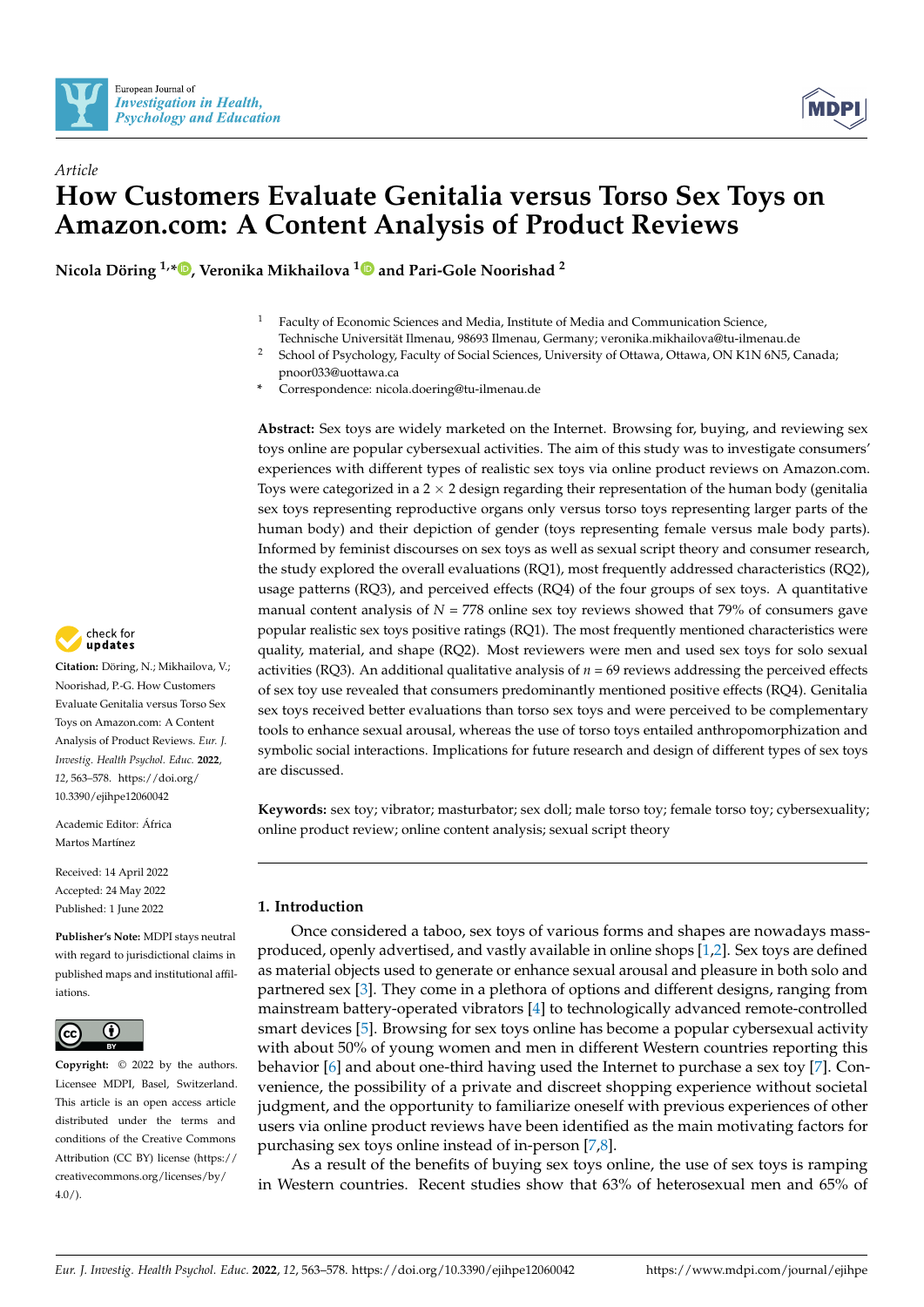heterosexual women report intimate product use both during solo and partnered sexual activities [\[9\]](#page-14-8). Despite such wide prevalence, research on sex toys is relatively sparse, particularly in the context of consumer experiences. However, sex toy users themselves make these experiences visible and easily accessible to the broader public and the scientific community by writing online product reviews.

Amazon.com is the largest e-commerce platform in the Western world. It also sells sex toys and allows consumers not only to search for and buy products but also to read and publish online product reviews. Researchers often collect information on online product reviews via Amazon due to its popularity and predominance in the online market [\[10\]](#page-14-9). Amazon's *Sexual Wellness Products* section includes several thousand sex toys of different types and customer reviews on almost all these products. Thus, the aim of the present study is to explore customers' experiences with popular sex toys based on the online product reviews published on Amazon.com.

#### *1.1. Online Sex Toy Reviews*

Online product reviews are "peer-generated product evaluations posted on company or third-party websites" [\[11\]](#page-14-10). Consumers' reviews usually consist of a star rating ranging from 1 to 5 stars and a written comment about the product [\[11\]](#page-14-10). Online reviews can be considered as electronic word-of-mouth (eWOM) because of their vast availability, ease of access, and interactive nature [\[12\]](#page-14-11). Many researchers agree that eWOM plays an important role in customers' attitudes toward products (e.g., [\[13](#page-14-12)[–15\]](#page-14-13) Given that online reviews are written by those who have used the products, people perceive them as credible sources and tend to trust online reviews more than the general product information provided by the vendors themselves [\[16,](#page-14-14)[17\]](#page-14-15). However, it is important to highlight that only a small portion of customers leave product reviews. Usually, customers who were exceptionally satisfied or unsatisfied are more prone to writing a product review [\[15\]](#page-14-13). Hence, both very positive and very negative experiences seem to be overrepresented, while more balanced experiences might be underrepresented in product reviews, even though consumers consider balanced reviews the most helpful and credible [\[11\]](#page-14-10).

Online sex toy reviews can be helpful in exploring users' experiences with various sex toys. First, the star rating of products provides a quick impression of the overall evaluation of the sex toy by the reviewer [\[10\]](#page-14-9). Furthermore, descriptions and narratives in a review help assess the technical characteristics of sex toys (e.g., size or smell), provide information related to the utilization of sex toys (e.g., use during partnered sex or solo sex), and perceived effects of their use (e.g., orgasm intensity). Online reviews reflect users' experiences and might also help readers of reviews form impressions about sex toys [\[18](#page-14-16)[,19\]](#page-14-17).

## *1.2. Current Study*

The aim of the current study is two-fold. First, we want to explore sex toy experiences that are publicly shared in online product reviews. Writing and reading public reviews of intimate products are, historically, fairly recent activities that did not exist in the pre-Internet era when sex toys were mainly marketed via mail order businesses [\[3\]](#page-14-2).

Second, we are interested in the differences and similarities between the reviews of the different types of sex toys. Keeping in mind that sex toys come in different designs and shapes, we focused on realistic sex toys that resemble human bodies. We categorize realistic sex toys in a  $2 \times 2$  design according to their representation of the human body (genitalia sex toys representing reproductive organs only versus torso toys representing larger parts of the human body) and their representation of gender (toys representing female versus male body parts). We talk about the gender of the sex toys because, as material artefacts, they do not have a biological sex for procreation. Instead their design is the result of a social construction of differently gendered and sexualized bodies.

The rationale behind this categorization is rooted in ongoing polarized debates about the benefits and risks of realistic and, hence, gendered sex toys, particularly in a heteronormative and patriarchal society [\[3\]](#page-14-2). On one side, sex toys (dildos and vibrators in particular)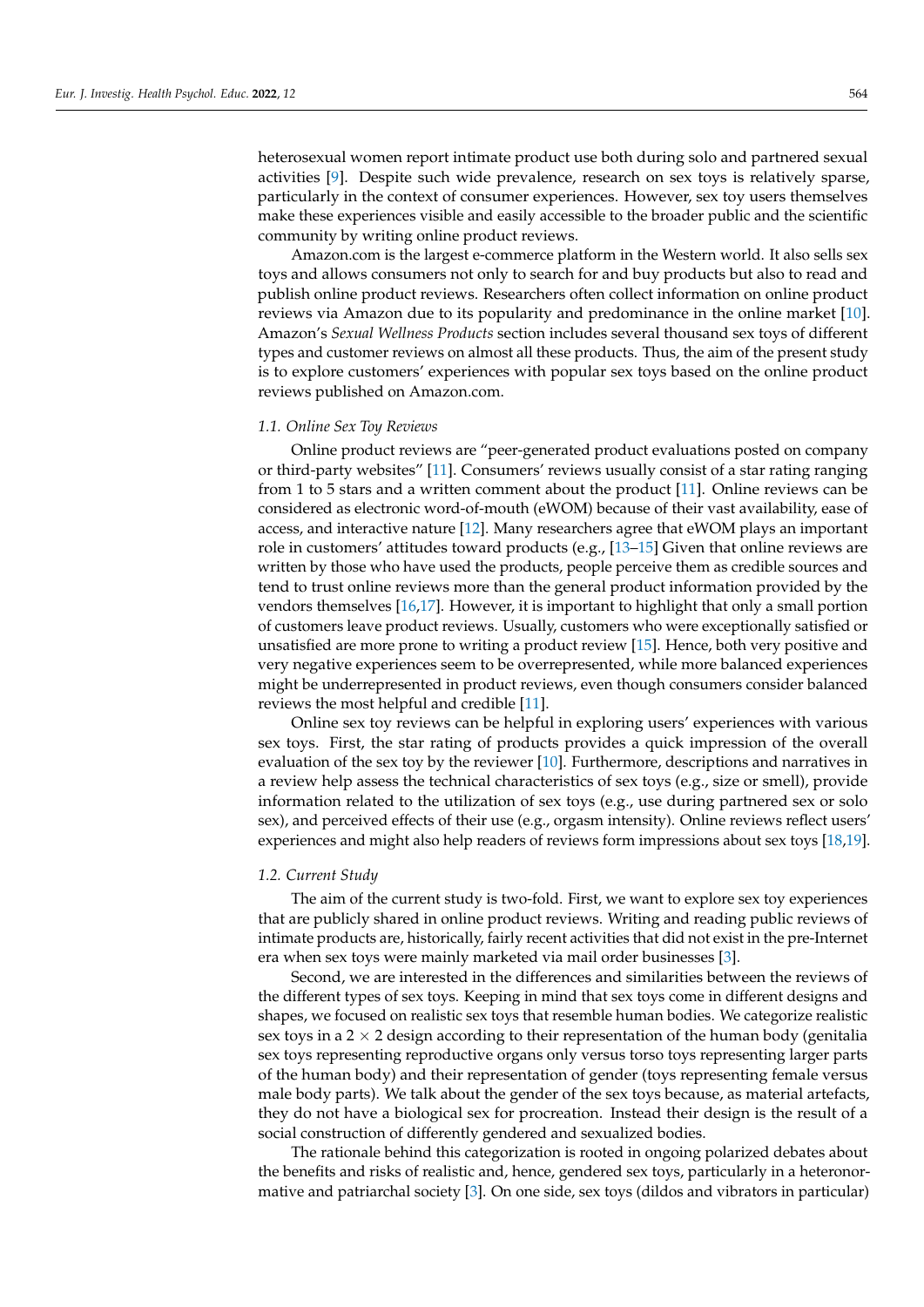are endorsed by several feminist researchers and activists as empowering. In the context of heterosexual relations, vibrators can help women enjoy solo sexual activities and reach orgasms effortlessly and more independently from sexual partners, particularly from male sexual partners [\[20\]](#page-14-18). For heterosexual men, vibrators can also be liberating because they reduce performance pressure during partnered sex with women and can be used during solo sex regardless of sexual identity [\[21,](#page-14-19)[22\]](#page-14-20). On another side, advanced sex toys such as torso sex toys, full-body sex dolls, or sex robots are argued to be dangerous because they invite *anthropomorphizing*: sex toys representing larger parts of the human body or the full human body might invite users to perceive and treat them like an artificial sexual partner [\[23\]](#page-14-21). Some feminist researchers and activists have raised concerns about female-bodied sex dolls and sex robots in particular because they allow men to objectify and abuse artificial women, a behavior that might foster the sexual objectification and abuse of real women [\[24](#page-14-22)[,25\]](#page-14-23).

These polarized feminist debates on sex toys addressing the empowerment and disempowerment of women are linked with sexual objectification theory [\[26\]](#page-15-0) and sexual script theory [\[27\]](#page-15-1).

In line with sexual objectification theory, realistic sex toys representing genitalia or larger parts of the human body can push traditional beauty norms [\[28\]](#page-15-2). Browsing through the *Sexual Wellness Products* section on Amazon.com at the time of data collection showed that most torso toys sold on the platform represent White, slim, young, non-disabled, cis-gender bodies. Research on full-body sex doll reviews and online forum discussions highlight that some male users indeed praise the super-natural beauty of their female dolls while complaining about the many flaws of real women [\[29\]](#page-15-3). Beauty norms can negatively affect men, women, and non-binary people alike, but researchers have demonstrated that women are particularly negatively impacted by strict beauty norms disseminated via mainstream media content and sexual product design [\[30](#page-15-4)[,31\]](#page-15-5).

The design of sex toys is not only relevant to appearance-related beauty standards but also to sexual behaviors. According to sexual script theory [\[27](#page-15-1)[,32\]](#page-15-6), the characteristics and functionalities of sex toys can shape their typical use. A common criticism of realistic sex toys is that they perpetuate the "coital imperative", that is, their design (i.e., male and female genitalia) supports the idea that the main sexual activity and source of pleasure is penetration [\[33\]](#page-15-7). However, the feminist sex toy criticism is partly based on heteronormative assumptions, ignoring that different toys such as penis-shaped vibrators are also used by transgender people, during sex between women, and to penetrate heterosexual men [\[3\]](#page-14-2). Furthermore, the assumption that users of realistic female-bodied torso or full-body sex toys are driven by questionable (namely sexist, objectifying, and abusive) motives attaches stigma to the use of those toys [\[34\]](#page-15-8).

Consumers also discuss sex toy usage with a focus on toy characteristics such as packaging, functionality, ease of use, and cleaning. Previous research on sex toy–related online reviews has pointed to both positive ("*the hottest toy ever*") and negative ("*not in any way comparable to sex*") usage experiences [\[9\]](#page-14-8). In a content analysis of *N* = 100 online sex toy reviews from popular magazines and websites, Rossolatos [\[35,](#page-15-9)[36\]](#page-15-10) found that reviewers' experiences reflect both liberation through enhanced pleasure and "orgasms on the go" but also compliance to a logic of sexual efficiency in the sense that toys promise quick and easy orgasms.

The current study is the first to examine and compare online product reviews of four different types of realistic sex toys in a  $2 \times 2$  design (see Table [1\)](#page-3-0). The four research questions of the current study address evaluations of and experiences with the four types of sex toys. For each research question, we are interested in the general results across all toys combined as well as in the differences between the four types of toys.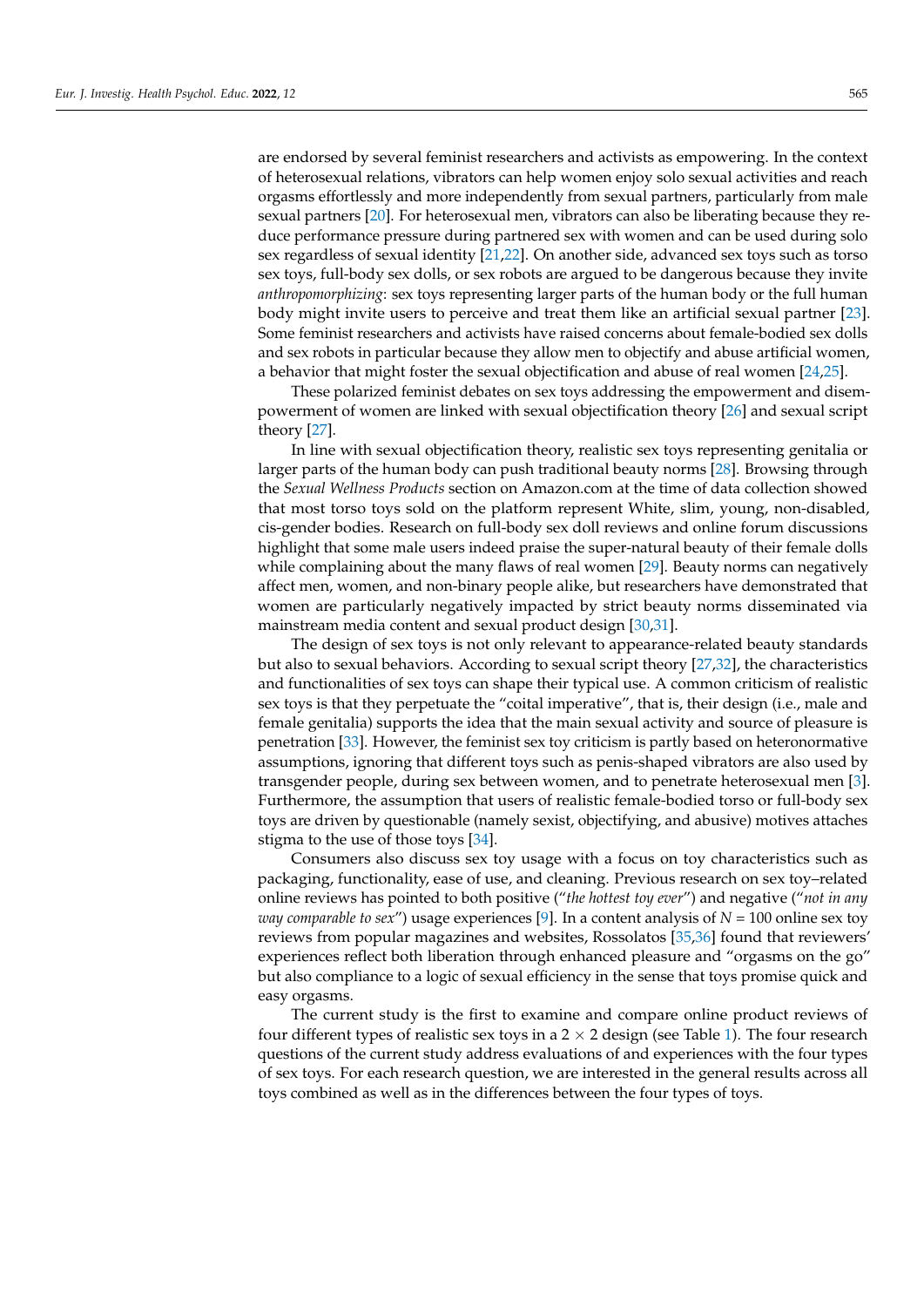|                      | <b>Genitalia Sex Toys</b><br>$(n = 419)$ | <b>Torso Sex Toys</b><br>$(n = 359)$ |
|----------------------|------------------------------------------|--------------------------------------|
| Male body sex toys   | Vibrator                                 | Male torso sex toy                   |
| $(n = 329)$          | $(n = 226)$                              | $(n = 103)$                          |
| Female body sex toys | Masturbator                              | Female torso sex toy                 |
| $(n = 449)$          | $(n = 193)$                              | $(n = 256)$                          |

<span id="page-3-0"></span>**Table 1.** Quota sample of Amazon product reviews of four types of sex toys.

Note.  $N = 778$ . For visualizations of the toys addressed by the online reviews.

The first research question (RQ) targets overall sex toy evaluations via star ratings: RQ 1: What overall evaluation (star rating) do customers give to sex toys in Amazon

product reviews, and do these evaluations differ between the four types of realistic toys? Furthermore, we analyzed reviews containing information on (1) characteristics of

the toys, (2) usage of the toys, and (3) perceived effects of the toys to answer the following research questions:

RQ 2: Which product characteristics of sex toys do customers mention in Amazon product reviews, and do these characteristics differ between the four types of realistic toys?

RQ 3: How do customers describe their use patterns of sex toys in Amazon product reviews, and do these use patterns differ between the four types of realistic toys?

RQ 4: How do customers describe the effects of their sex toy use in Amazon product reviews, and do these effects differ between the four types of realistic toys?

### **2. Materials and Methods**

#### *2.1. Study Design and Research Ethics*

The current study employs a quantitative research approach and a  $2 \times 2$  design incorporating four types of realistic sex toys, namely genitalia versus torso toys and male body versus female body toys (see Table [1\)](#page-3-0). For data collection, we used media content analysis with online product reviews as the unit of analysis [\[37\]](#page-15-11). We followed an *open science approach*, that is, the codebook, data file, and data analysis scripts are publicly available via [https://osf.io/b9dxa/.](https://osf.io/b9dxa/)

Online reviews represent the opinions of a small group of sex toy users. However, the non-reactive data collection procedure allows us to collect data in a naturalistic setting: the Internet. Moreover, it is important to examine consumers' preferences and attitudes toward sex toys given that their public online reviews can be influential on the opinions of potential consumers.

Using Amazon product reviews for the purpose of research appears to be ethically justified given that they are publicly accessible from any web-enabled device and do not require a user account to view them [\[38\]](#page-15-12). Previous empirical studies on Amazon product reviews share the same ethical position and consider the product reviews as public domain (e.g.,  $[19,39]$  $[19,39]$ . To protect the privacy of the reviewers, we did not collect their usernames or any other identifying information.

## *2.2. Sampling and Data Collection*

Data collection took place in October 2018 in the *Sexual Wellness Products* section on [www.amazon.com.](www.amazon.com) The website was accessed using the incognito mode of a web browser in order to avoid algorithmic patterns from previous user settings, preselected product suggestions, and biased search results. As the comparison groups were predefined by study design, we only assessed realistic genitalia and torso sex toys representing either male or female genders. For the group of genitalia sex toys, we selected the reviews from two best-selling and, hence, most reviewed products (one best-selling penis-shaped vibrator (G Spot Rabbit Vibrator with Bunny Ears for Clitoris Stimulation, PALOQUETH) and one best-selling vagina-shaped masturbator (Vibrating Male Masturbator Cup, PALOQUETH)), resulting in *n* = 598 reviews. Torso sex toys had fewer reviews per product; thus, to balance out the total number of reviews, we collected reviews for this group from a total of nine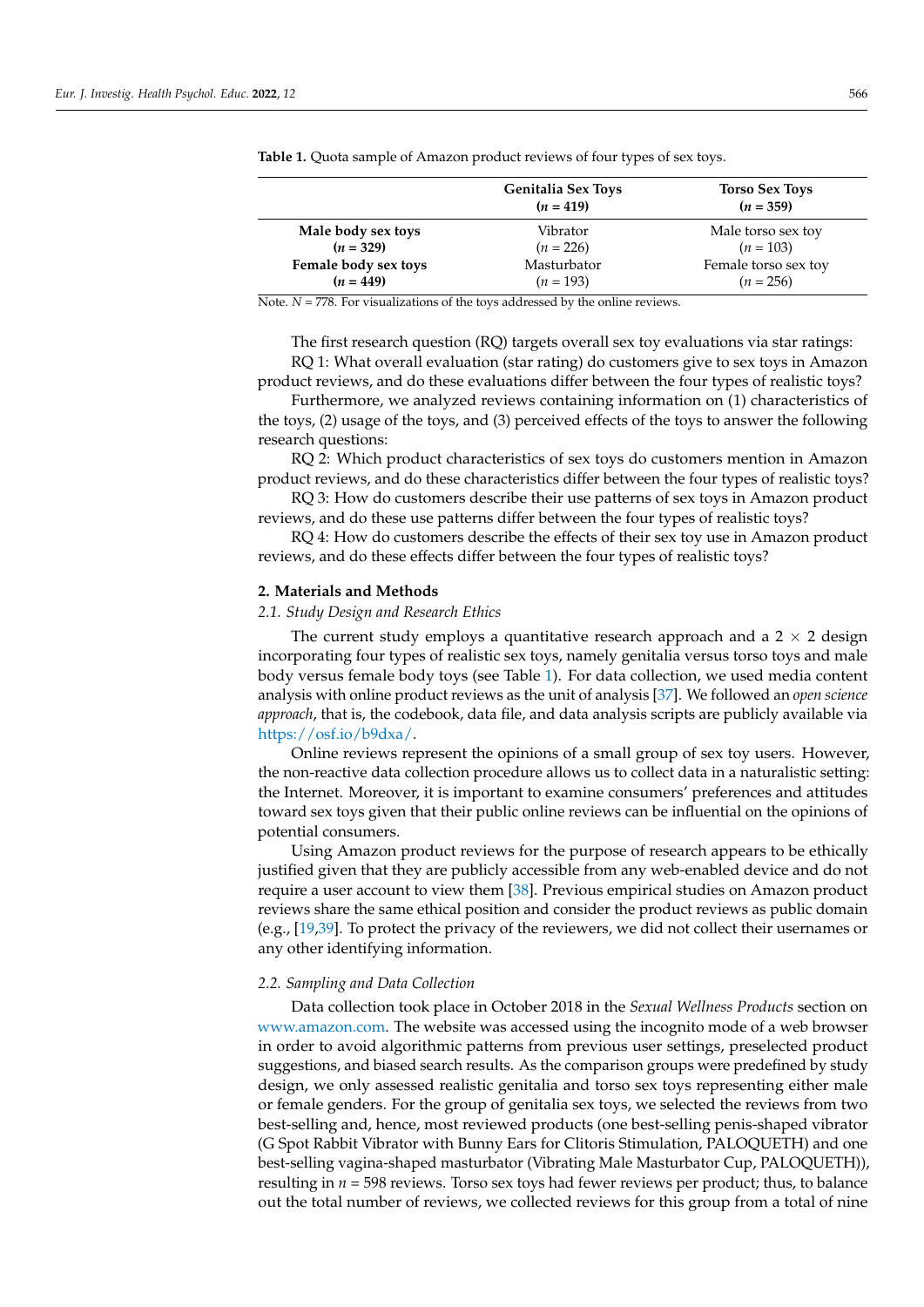best-selling torso toys (six male body and three female body toys), resulting in the group sample of *n* = 525. Amazon's best sellers rank calculation is based on the number of sales within a product category and is updated hourly; therefore it can only be valid at the time of data collection.

Second, we applied the following inclusion criteria to the collected reviews: (1) the review contains enough information to be coded (i.e., more than a single word), (2) the review matches the selected product (i.e., it contains meaningful information related to the specific sex toy), and (3) the review is written in English. This resulted in a final quota sample of *N* = 778 Amazon product reviews suitable for further data analysis (see Table [1\)](#page-3-0). After the pretest of the codebook, all collected reviews were coded by a single coder.

## *2.3. Instrument*

## 2.3.1. Codebook

The codebook was developed for the present study based on existing literature on sex toys and consumer research. We elaborated the codebook inductively by considering the specific characteristics of intimate products. The codebook contains 19 variables in four topic-specific blocks related to the four research questions (see Table [2\)](#page-4-0). In addition, formal categories such as review title, date of publication, name and type of sex toy, as well as the coding date were included.

| Category                     | Gwet's AC1       | Agreement %      |
|------------------------------|------------------|------------------|
| Category for RQ1             |                  |                  |
| Star rating                  | 1.0 <sup>a</sup> | 100 <sup>a</sup> |
| <b>Categories for RQ2</b>    |                  |                  |
| Sex toy quality              | 0.70             | 78               |
| Sex toy size                 | 0.88             | 93               |
| Sex toy weight               | 0.94             | 95               |
| Sex toy shape                | 0.68             | 82               |
| Sex toy smell                | 0.98             | 98               |
| Sex toy material             | 0.82             | 91               |
| Sex toy packaging            | 1.0              | 100              |
| Sex toy price                | 0.94             | 95               |
| <b>Categories for RQ3</b>    |                  |                  |
| User gender                  | 0.77             | 81               |
| Type of sexual activity      | 0.71             | 76               |
| Functionality of the sex toy | 0.71             | 84               |
| Functionality evaluation     | 0.66             | 74               |
| Ease of use of sex toy       | 0.72             | 80               |
| Ease of use evaluation       | 0.77             | 79               |
| Cleaning of sex toy          | 0.95             | 97               |
| Cleaning evaluation          | 0.94             | 95               |
| <b>Categories for RQ4</b>    |                  |                  |
| Positive effects             | 0.92             | 93               |
| Negative effects             | 0.88             | 90               |

<span id="page-4-0"></span>**Table 2.** Inter-coder reliability of the 19 codebook variables related to the 4 research questions.

Note. <sup>a</sup> Star rating as a metric variable simply to be copied from Amazon to the data file reached a reliability coefficient of ICC =  $1.0$ .

The first block related to RQ1 contains the star rating of sex toys as assigned by the reviewers. The second block focuses on product-related categories related to RQ2 and covers typical characteristics of durable consumer products derived from studies by Kotler et al. [\[40\]](#page-15-14) and Archak et al. [\[16\]](#page-14-14). More specifically, the categories include assessment of a sex toy's quality, size, weight, shape, smell, material, packaging, and pricing. The third block comprises categories related to the product's use. First, it indicates the gender of the person who used the sex toy (men/women/both) and the type of sexual activity in which they used the sex toy (solo/partnered/both), both determined based on the review narrative. Second, it includes the utilization-related categories "functionality" and "ease of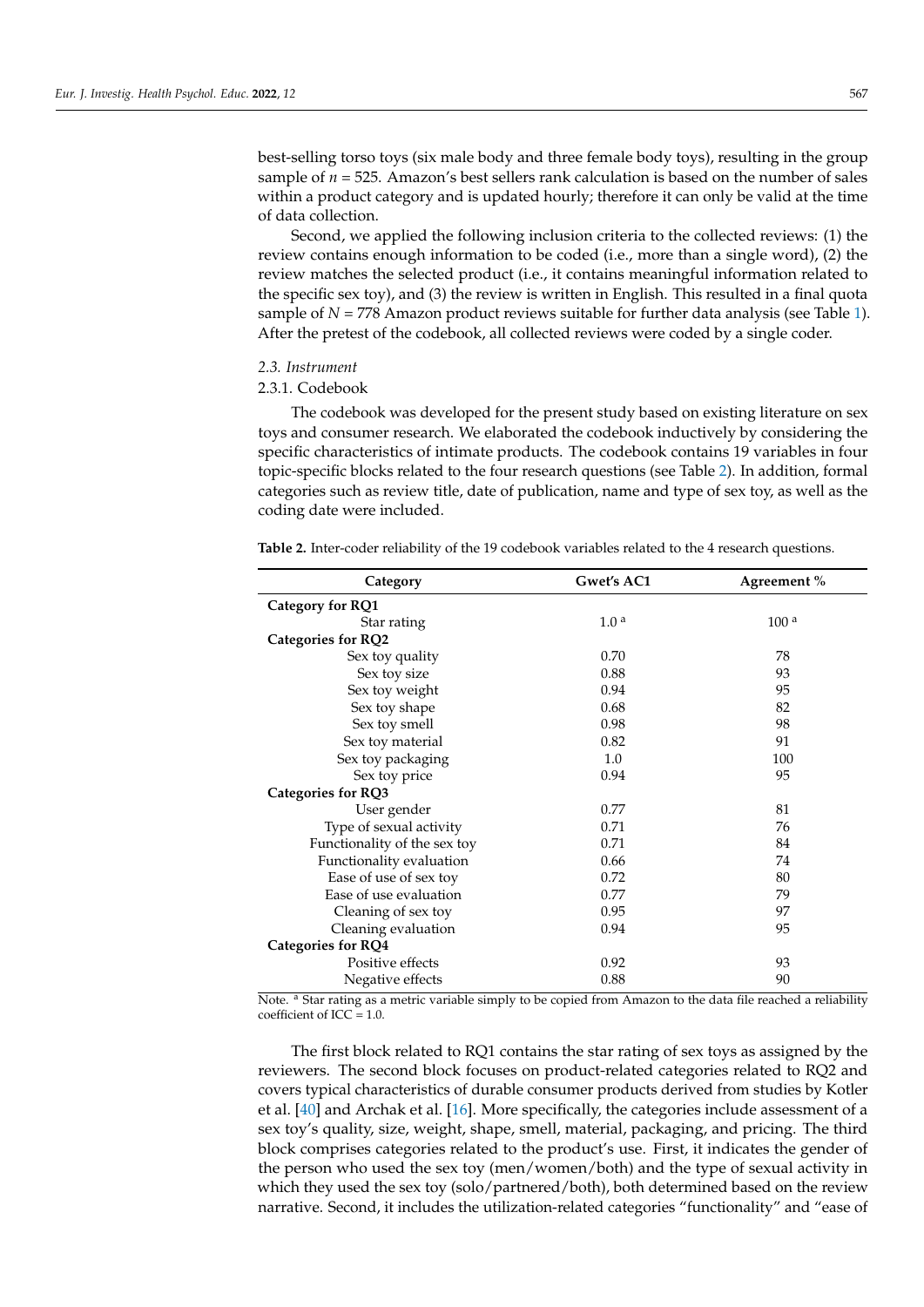use" as derived from studies by Kotler et al. [\[40\]](#page-15-14) and Archak et al. [\[16\]](#page-14-14). In addition, the category "cleaning" was included due to the prevalence of this topic in previous research on sexual products [\[41,](#page-15-15)[42\]](#page-15-16).

The fourth and final block of variables linked to RQ4 addresses categories related to the perceived positive and negative effects of sex toy use. These categories were created inductively from the collected Amazon reviews and deductively from studies on the negative and positive effects of sex toy use [\[21,](#page-14-19)[43–](#page-15-17)[45\]](#page-15-18).

#### 2.3.2. Pretest

To pretest the codebook, two independent coders coded 100 randomly selected reviews. Overall, all variables showed good to almost perfect reliability with Gwet's AC1 varying between 0.68 and 1.0 (see Table [2\)](#page-4-0). We selected Gwet's AC1 (first-order agreement coefficient) to calculate inter-coder reliability coefficients for nominal variables as it is typically less affected by prevalence and marginal probability than other measures of chance-corrected agreement [\[46\]](#page-15-19). Inter-coder reliability for star rating was measured with the intra-class correlation coefficient [\[47\]](#page-15-20).

#### *2.4. Data Analysis*

We analyzed quantitative data using descriptive statistics (means and frequencies) and inferential statistics (*t*-tests, chi-square tests). The alpha level was set at 5%. Due to the exploratory character of the study, no corrections for cumulative Type I error rates were applied. All analyses were performed with R version 4.1.2 [\[48\]](#page-15-21). Descriptive statistics and *t*-tests were calculated with R base package, for chi-square tests and effect sizes packages gmodels [\[29\]](#page-15-3) and rstatix [\[49\]](#page-15-22) were used, respectively.

Additionally, we conducted a qualitative content analysis of the perceived positive and negative effects of sex toy use to get deeper insights into the consequences of sex toy use. Qualitative analysis followed an inductive thematic approach as it allows for data-driven analysis [\[50\]](#page-15-23). First, we collected all reviews explicitly addressing positive and/or negative effects of sex toy use on the user's sexual health. Second, the reviews were examined in detail and short codes were assigned to each of them. The codes were then examined for common themes. Ultimately, all reviews were coded into identified themes. If a review mentioned multiple effects, multiple themes were coded. In addition to providing verbatim quotes, we also report descriptive statistics (frequencies) for the identified types of positive and negative effects. MS Excel Professional Plus 2019 was used for qualitative analysis.

#### **3. Results**

#### *3.1. Sex Toy Evaluations*

RQ1 assessed the overall star rating that customers gave to sex toys in their Amazon product reviews. Overall, consumers gave fairly high evaluations to the selected bestselling intimate products, with about 79% of reviews containing a four- or five-star rating. Across all sex toys, the vibrator received the highest star rating and torso sex toys the lowest (see descriptive results in Table [3\)](#page-6-0). Group-wise, realistic genitalia sex toys received significantly higher ratings ( $M = 4.67$ ,  $SD = 0.81$ ) than torso toys ( $M = 3.62$ ,  $SD = 1.50$ ), *t* (532.27) = 11.83, *p* < 0.001, 95% *CI* [0.87, 1.22], *d* = 0.87. Male body–shaped toys received higher ratings ( $M = 4.36$ ,  $SD = 1.28$ ) than female body–shaped toys ( $M = 4.06$ ,  $SD = 1.28$ ), *t* (776) = 3.27, *p* =0.001, 95% *CI* [0.12, 0.49], *d* = 0.24.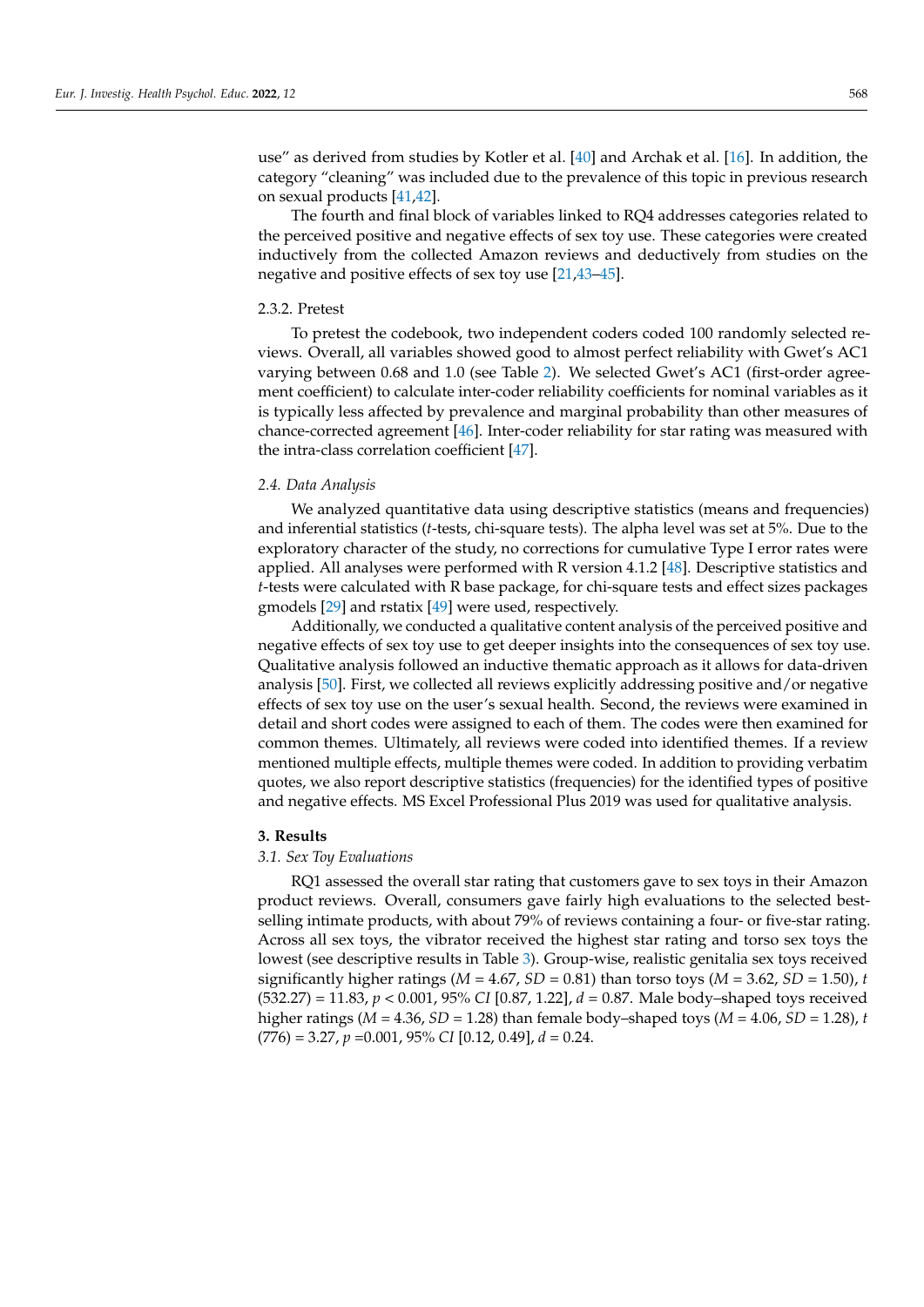| <b>Product Type</b> |     |      | <b>Star Rating</b> |      |  |  |
|---------------------|-----|------|--------------------|------|--|--|
|                     | n   | $\%$ | M                  | SD   |  |  |
| Vibrator            | 226 | 29   | 4.83               | 0.60 |  |  |
| Masturbator         | 193 | 25   | 4.48               | 0.97 |  |  |
| Male torso          | 103 | 13   | 3.34               | 1.71 |  |  |
| Female torso        | 256 | 33   | 3.74               | 1.38 |  |  |
| <b>Total</b>        | 778 | 100  | 4.19               | 1.29 |  |  |

<span id="page-6-0"></span>**Table 3.** Average star ratings of sex toys in Amazon product reviews.

Note. Amazon's star ratings follow a five-star system with one star being the lowest rating and five stars being the highest rating.

#### *3.2. Sex Toy Characteristics*

RQ2 examined the product characteristics that were mentioned most frequently in Amazon product reviews of sex toys. The eight most common characteristics reviewers mentioned were: quality, size, weight, shape, smell, material, packaging, and price.

Across all comparison groups, product quality, material, and shape were addressed most frequently. The smell of the sex toy was the least mentioned characteristic. Regarding within-group differences, users of genitalia sex toys were more concerned with overall quality ( $\chi^2$  (1) = 38.53,  $p < 0.001$ ,  $V = 0.22$ ), material ( $\chi^2$  (1) = 9.06,  $p = 0.003$ ,  $V = 0.10$ ), and price  $(\chi^2(1) = 10.85, p < 0.001, V = 0.11)$  compared to users of torso toys. Users of torso toys addressed the characteristics size  $(\chi^2(1) = 93.66, p < 0.001, V = 0.34)$  and weight  $(\chi^2(1) = 65.35, p < 0.001, V = 0.29)$  more frequently than users of genitalia sex toys (see Table [4\)](#page-6-1).

<span id="page-6-1"></span>**Table 4.** Frequency of mentioned product characteristics of genitalia versus torso sex toys in Amazon product reviews.

| Product<br><b>Characteristic</b> |     | <b>Total</b><br>$(N = 778)$ |     | Genitalia<br><b>Sex Toys</b><br>$(n = 419)$ |     | <b>Torso</b><br><b>Sex Toys</b><br>$(n = 359)$ |       | p       | V    |
|----------------------------------|-----|-----------------------------|-----|---------------------------------------------|-----|------------------------------------------------|-------|---------|------|
|                                  | n   | %                           | n   | $\%$                                        | n   | $\%$                                           |       |         |      |
| Quality                          | 373 | 48                          | 244 | 63                                          | 129 | 36                                             | 38.53 | < 0.001 | 0.22 |
| Material                         | 366 | 47                          | 218 | 52                                          | 148 | 41                                             | 9.06  | 0.003   | 0.10 |
| Shape                            | 335 | 43                          | 165 | 39                                          | 170 | 47                                             | 5.01  | 0.025   | 0.08 |
| Size                             | 229 | 29                          | 62  | 15                                          | 167 | 47                                             | 93.66 | < 0.001 | 0.34 |
| Price                            | 190 | 24                          | 122 | 29                                          | 68  | 19                                             | 10.85 | < 0.001 | 0.11 |
| Packaging                        | 113 | 15                          | 86  | 21                                          | 27  | 8                                              | 26.34 | < 0.001 | 0.18 |
| Weight                           | 83  | 11                          | 10  | $\overline{2}$                              | 73  | 20                                             | 65.35 | < 0.001 | 0.29 |
| Smell                            | 50  | 6                           | 18  | 4                                           | 32  | 9                                              | 6.85  | 0.009   | 0.09 |

Note. The characteristics of the sex toys are presented in descending order based on the frequency of their being mentioned in online reviews.

Within the gender comparison group, sex toy quality ( $\chi^2$  (1) = 8.67,  $p$  = 0.003,  $V$  = 0.10), size ( $\chi^2$  (1) = 19.65, *p* < 0.001, *V* = 0.16), and weight ( $\chi^2$  (1) = 16.16, *p* < 0.001, *V* = 0.14) were mentioned significantly more frequently in the reviews of female body toys compared to male body toys. In turn, reviews of male body toys addressed product packaging more frequently,  $\chi^2$  (1) = 12.57,  $p < 0.001$ ,  $V = 0.12$  (see Table [5\)](#page-7-0).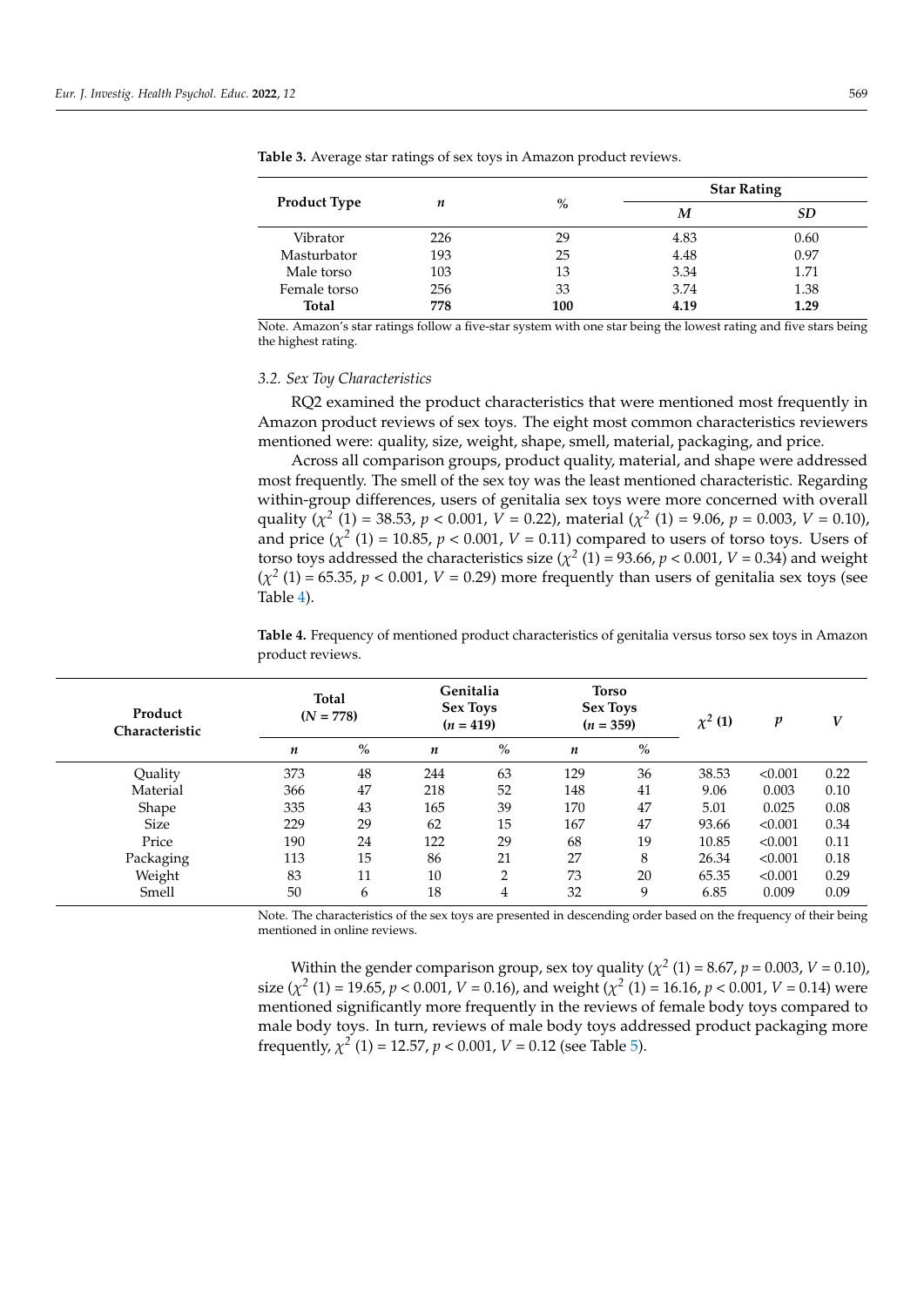| Product<br><b>Characteristic</b> |     | <b>Total</b><br>$(N = 778)$ |     | Male Body<br><b>Sex Toys</b><br>$(n = 329)$ |     | <b>Female Body</b><br><b>Sex Toys</b><br>$(n = 449)$ |       | p       | V    |
|----------------------------------|-----|-----------------------------|-----|---------------------------------------------|-----|------------------------------------------------------|-------|---------|------|
|                                  | n   | $\%$                        | n   | %                                           | n   | %                                                    |       |         |      |
| Quality                          | 373 | 48                          | 178 | 54                                          | 195 | 43                                                   | 8.67  | 0.003   | 0.10 |
| Material                         | 366 | 47                          | 148 | 45                                          | 218 | 49                                                   | 0.97  | 0.325   | 0.03 |
| Shape                            | 335 | 43                          | 129 | 39                                          | 206 | 46                                                   | 3.44  | 0.063   | 0.06 |
| Size                             | 229 | 29                          | 69  | 21                                          | 160 | 36                                                   | 19.65 | < 0.001 | 0.16 |
| Price                            | 190 | 24                          | 69  | 21                                          | 121 | 27                                                   | 3.67  | 0.055   | 0.07 |
| Packaging                        | 113 | 15                          | 65  | 20                                          | 48  | 11                                                   | 12.57 | < 0.001 | 0.12 |
| Weight                           | 83  | 11                          | 18  | 5                                           | 65  | 14                                                   | 16.16 | < 0.001 | 0.14 |
| Smell                            | 50  | 6                           | 27  | 8                                           | 23  | 5                                                    | 3.00  | 0.083   | 0.06 |

<span id="page-7-0"></span>**Table 5.** Frequency of mentioned product characteristics of male versus female body toys in Amazon product reviews.

Note. The characteristics of the sex toys are presented in descending order based on the frequency of their being mentioned in online reviews.

## *3.3. Sex Toy Use*

RQ3 assessed how Amazon reviewers described their use of sex toys. Overall, 54% of sex toy users represented in the product reviews were men, and 46% of sex toy users were women. Solo sex was the most common type of sexual activity in which the sex toy was used (69%) according to the analyzed reviews.

By analyzing the genders of the sex toy users represented in the reviews, we found that user gender significantly differed between genitalia versus torso sex toys,  $\chi^2$  (3) = 44.23,  $p < 0.001$ ,  $V = 0.24$  (see Table [6\)](#page-7-1). Women represented in the product reviews were more likely to use genitalia toys as opposed to torso toys, and men were more likely to use torso toys as opposed to genitalia sex toys. Solo sexual activities were more common for torso toys, whereas using a sex toy with a partner was more typical for genitalia sex toys, *χ 2* (3) = 11.30, *p* = 0.01, *V* = 0.12.

<span id="page-7-1"></span>**Table 6.** Frequency of mentioned user gender and type of sexual activity for genitalia versus torso sex toys in Amazon product reviews.

|                 | <b>Total</b><br>$(N = 778)$ |                | $(n = 419)$ | Genitalia<br><b>Sex Toys</b> | <b>Torso</b><br><b>Sex Toys</b><br>$(n = 359)$ |                | $\chi^2$ (3) | $\boldsymbol{p}$ | V    |
|-----------------|-----------------------------|----------------|-------------|------------------------------|------------------------------------------------|----------------|--------------|------------------|------|
|                 | $\boldsymbol{n}$            | $\%$           | n           | $\%$                         | n                                              | $\%$           |              |                  |      |
| User gender     |                             |                |             |                              |                                                |                |              |                  |      |
| Women           | 219                         | 28             | 154         | 37                           | 65                                             | 18             |              |                  |      |
| Men             | 423                         | 54             | 185         | 44                           | 238                                            | 66             |              |                  |      |
| Both            | 12                          | $\overline{2}$ | 5           | 1                            | 7                                              | $\overline{2}$ | 44.23        | < 0.001          | 0.24 |
| Unknown         | 124                         | 16             | 75          | 18                           | 49                                             | 14             |              |                  |      |
| Sexual activity |                             |                |             |                              |                                                |                |              |                  |      |
| Solo sex        | 534                         | 69             | 270         | 64                           | 264                                            | 74             |              |                  |      |
| Partnered sex   | 84                          | 11             | 52          | 12                           | 32                                             | 9              |              |                  |      |
| Both            | 33                          | $\overline{4}$ | 25          | 6                            | 8                                              | $\overline{2}$ | 11.30        | 0.01             | 0.12 |
| Unknown         | 127                         | 16             | 72          | 17                           | 55                                             | 15             |              |                  |      |

Note. Percentages may not add up to 100 due to rounding.

Regarding gender resemblances of sex toy use, women were more likely to use male body toys, whereas men were more likely to use female body toys,  $\chi^2$  (3) = 621.89,  $p < 0.001$ ,  $V = 0.89$  (see Table [7\)](#page-8-0). The contexts in which sex toys were used differed significantly,  $\chi^2$  (3) = 106.43, *p* < 0.001, *V* = 0.37. Female body toys were mostly used in solo sexual activities, whereas male body toys were more frequently used during sex with a partner.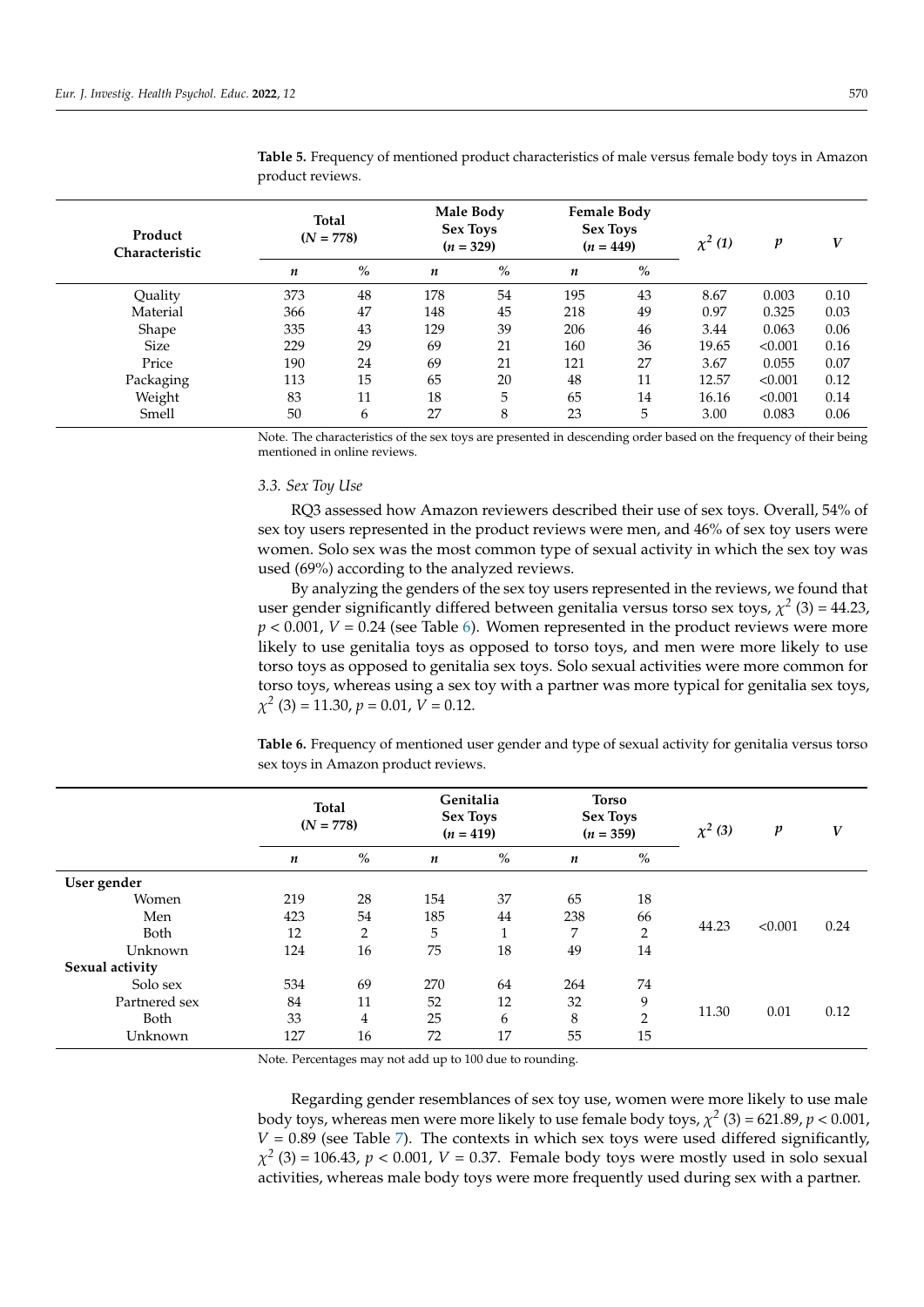|                 | <b>Total</b><br>$(N = 778)$ |                | $(n = 329)$      | Male Body<br><b>Sex Toys</b> | <b>Female Body</b><br><b>Sex Toys</b><br>$(n = 449)$ |              | $\chi^2$ (3) | $\boldsymbol{p}$ | V    |
|-----------------|-----------------------------|----------------|------------------|------------------------------|------------------------------------------------------|--------------|--------------|------------------|------|
|                 | $\boldsymbol{n}$            | %              | $\boldsymbol{n}$ | $\%$                         | n                                                    | %            |              |                  |      |
| User gender     |                             |                |                  |                              |                                                      |              |              |                  |      |
| Women           | 219                         | 28             | 215              | 65                           | 4                                                    | $\mathbf{1}$ |              |                  |      |
| Men             | 423                         | 54             | 10               | 3                            | 413                                                  | 92           |              |                  |      |
| Both            | 12                          | $\overline{2}$ | 10               | 3                            | 2                                                    | $\mathbf{0}$ | 621.89       | < 0.001          | 0.89 |
| Unknown         | 124                         | 16             | 94               | 29                           | 30                                                   | 7            |              |                  |      |
| Sexual activity |                             |                |                  |                              |                                                      |              |              |                  |      |
| Solo sex        | 534                         | 69             | 162              | 49                           | 372                                                  | 83           |              |                  |      |
| Partnered sex   | 84                          | 11             | 67               | 20                           | 17                                                   | 4            |              |                  |      |
| Both            | 33                          | $\overline{4}$ | 20               | 6                            | 13                                                   | 3            | 106.43       | < 0.001          | 0.37 |
| Unknown         | 127                         | 16             | 80               | 24                           | 47                                                   | 11           |              |                  |      |

<span id="page-8-0"></span>**Table 7.** Frequency of mentioned user gender and type of sexual activity for genitalia versus torso sex toys in Amazon product reviews.

Note. Percentages may not add up to 100 due to rounding.

We examined three main topics of consumers' use of sex toys: sex toy functionality, ease of use, and cleaning. In general, Amazon reviewers reported that sex toys exceeded their expectations regarding functionality, were easy to clean, and easy to use. All three topics were mentioned more often in reviews of genitalia sex toys than in reviews of torso sex toys (see Table [8\)](#page-8-1). Reviewers of genitalia sex toys indicated that these types of sex toys function better than expected (59%), are easy to use (86%), and are easy to clean (76%). Reviewers found torso toys significantly more difficult to use compared to genitalia sex toys,  $\chi^2$  (1) = 49.43,  $p < 0.001$ ,  $V = 0.65$ .

<span id="page-8-1"></span>**Table 8.** Frequency of mentioned utilization-related topics for genitalia versus torso sex toys in Amazon product reviews.

| Topic                          | <b>Total</b><br>$(N = 778)$ |      | $(n = 419)$      | Genitalia<br><b>Sex Toys</b> |     | Torso<br><b>Sex Toys</b><br>$(n = 359)$ | $\chi^2$ | df           | $\boldsymbol{p}$ | V    |
|--------------------------------|-----------------------------|------|------------------|------------------------------|-----|-----------------------------------------|----------|--------------|------------------|------|
|                                | n                           | $\%$ | $\boldsymbol{n}$ | $\%$                         | n   | $\%$                                    |          |              |                  |      |
| <b>Functionality mentioned</b> | 517                         | 66   | 325              | 78                           | 192 | 53                                      | 50.30    |              | < 0.001          | 0.25 |
| Functionality                  |                             |      | 325              | 100                          | 192 | 100                                     | 37.81    | 2            | < 0.001          | 0.27 |
| Better than expected           | 262                         | 51   | 191              | 59                           | 71  | 37                                      |          |              |                  |      |
| As expected                    | 197                         | 38   | 116              | 36                           | 81  | 42                                      |          |              |                  |      |
| Worse than expected            | 58                          | 11   | 18               | 6                            | 40  | 21                                      |          |              |                  |      |
| <b>Cleaning mentioned</b>      | 155                         | 20   | 102              | 24                           | 53  | 15                                      | 11.12    | $\mathbf{1}$ | 0.001            | 0.12 |
| Cleaning                       |                             |      | 102              | 100                          | 53  | 100                                     | 13.43    | $\mathbf{1}$ | < 0.001          | 0.28 |
| Easy to clean                  | 103                         | 66   | 78               | 76                           | 25  | 47                                      |          |              |                  |      |
| Not easy to clean              | 52                          | 34   | 24               | 24                           | 28  | 53                                      |          |              |                  |      |
| Ease of use mentioned          | 111                         | 14   | 73               | 17                           | 38  | 11                                      | 7.39     | 1            | 0.007            | 0.09 |
| Ease of use                    |                             |      | 73               | 100                          | 38  | 100                                     | 49.43    | 1<br>T       | < 0.001          | 0.65 |
| Easy to use                    | 70                          | 63   | 63               | 86                           | 7   | 18                                      |          |              |                  |      |
| Not easy to use                | 41                          | 37   | 10               | 14                           | 31  | 82                                      |          |              |                  |      |

In the gender-resemblance comparison group, product functionality and ease of use were mentioned more often in reviews of male body toys than in reviews of female body toys (see Table [9\)](#page-9-0). Cleaning was reported significantly more frequently in reviews of female body toys,  $\chi^2$  (1) = 25.05,  $p < 0.001$ ,  $V = 0.18$ . Users of male body toys said that the toy exceeded their expectations regarding functionality more often than users of female body toys,  $\chi^2$  (2) = 27.64,  $p < 0.001$ ,  $V = 0.23$ . Reviewers also found them significantly easier to use ( $\chi^2$  (1) = 9.41, *p* = 0.002, *V* = 0.29) and easier to clean ( $\chi^2$  (1) = 9.39, *p* = 0.002, *V* = 0.23).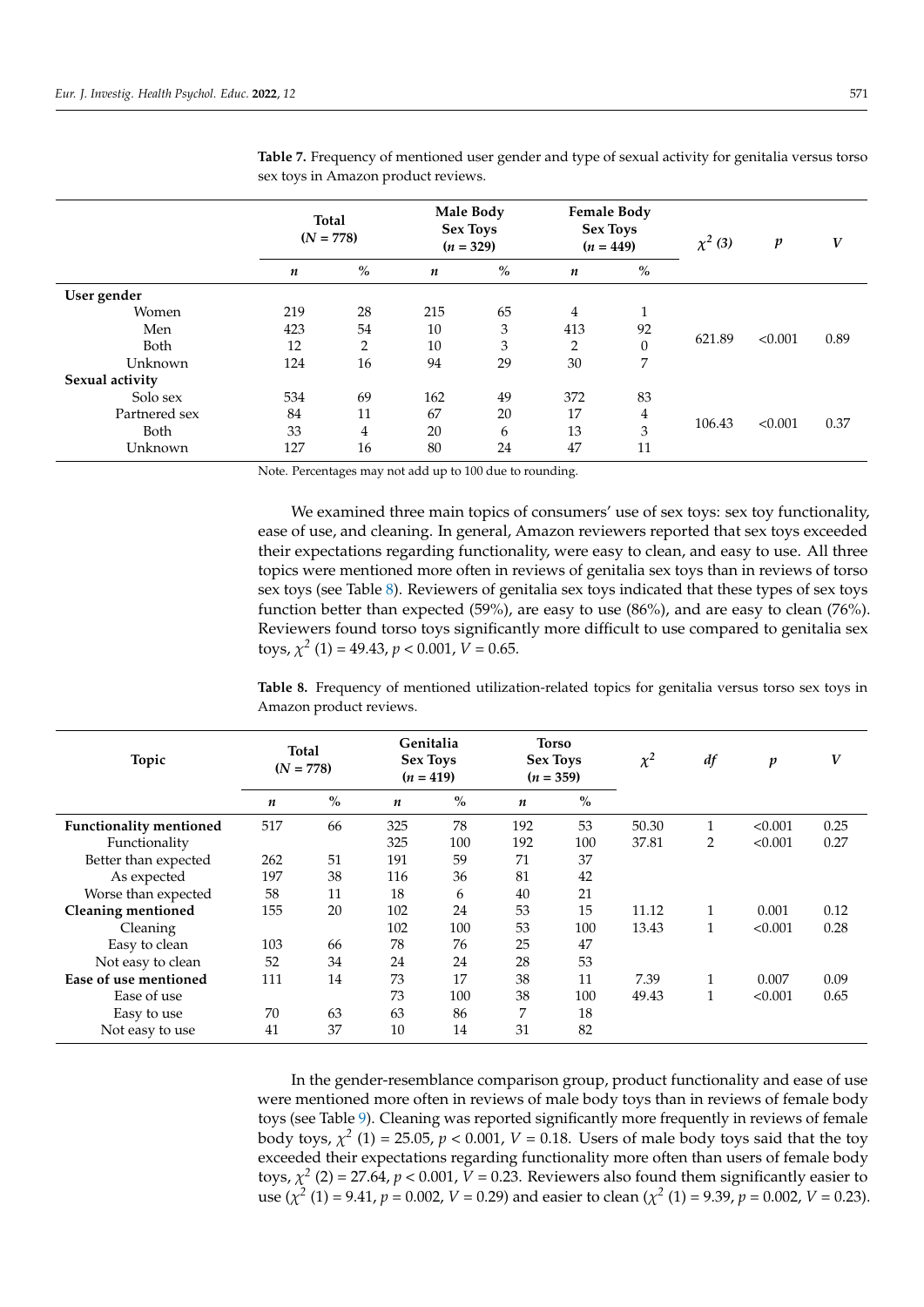| Topic                          | <b>Total</b><br>$(N = 778)$ |               |                  | Male Body<br><b>Sex Toys</b><br>$(n = 329)$ |     | <b>Female Body</b><br><b>Sex Toys</b><br>$(n = 449)$ |       | df           | p       | V     |
|--------------------------------|-----------------------------|---------------|------------------|---------------------------------------------|-----|------------------------------------------------------|-------|--------------|---------|-------|
|                                | $\boldsymbol{n}$            | $\frac{0}{0}$ | $\boldsymbol{n}$ | $\%$                                        | n   | $\%$                                                 |       |              |         |       |
| <b>Functionality mentioned</b> | 517                         | 66            | 237              | 72                                          | 280 | 62                                                   | 7.97  | 1            | 0.005   | 0.10  |
| Functionality                  |                             |               | 237              | 100                                         | 280 | 100                                                  | 27.64 | 2            | < 0.001 | 0.23  |
| Better than expected           | 262                         | 51            | 147              | 62                                          | 115 | 41                                                   |       |              |         |       |
| As expected                    | 197                         | 38            | 62               | 26                                          | 135 | 48                                                   |       |              |         |       |
| Worse than expected            | 58                          | 11            | 28               | 12                                          | 30  | 11                                                   |       |              |         |       |
| <b>Cleaning mentioned</b>      | 155                         | 20            | 38               | 12                                          | 117 | 26                                                   | 25.05 | 1            | < 0.001 | 0.18  |
| Cleaning                       |                             |               | 38               | 100                                         | 117 | 100                                                  | 9.39  | $\mathbf{1}$ | 0.002   | 0.23  |
| Easy to clean                  | 103                         | 66            | 33               | 87                                          | 70  | 60                                                   |       |              |         |       |
| Not easy to clean              | 52                          | 34            | 5                | 13                                          | 47  | 40                                                   |       |              |         |       |
| Ease of use mentioned          | 111                         | 14            | 48               | 15                                          | 63  | 14                                                   | 0.05  | 1            | 0.826   | 0.004 |
| Ease of use                    |                             |               | 48               | 100                                         | 63  | 100                                                  | 9.41  | 1            | 0.002   | 0.27  |
| Easy to use                    | 70                          | 63            | 38               | 79                                          | 32  | 51                                                   |       |              |         |       |
| Not easy to use                | 41                          | 37            | 10               | 21                                          | 31  | 49                                                   |       |              |         |       |

<span id="page-9-0"></span>**Table 9.** Frequency of mentioned utilization-related topics for male versus female body toys in Amazon product reviews.

## *3.4. Sex Toy Effects*

For RQ4 the effects of sex toys mentioned in Amazon product review were investigated. We identified a total of  $n = 53$  positive and  $n = 16$  negative self-reported effects in our corpus of  $N = 778$  reviews.

Positive effects were grouped into six main themes: (1) compensation for lack of a reallife sexual partner, (2) increased sexual pleasure, (3) addition to partnered sex, (4) improved mental health, (5) practice for future partnered sex, and (6) positive effects beyond sexual pleasure (see Table [10\)](#page-10-0). Compensation for lack of a real-life sexual partner was the most reported effect. Reviewers considered sex toys both as a temporary replacement of an absent sexual partner (e.g., "*I am a widow now and currently do not have a gentleman friend so it comes in handy for me*") and as a more permanent "better" solution to having one (e.g., "*It only costs money once, will never leave you and won't mess with your head*").

**Table 10.** Frequency of mentioned positive effects of sex toys in Amazon product reviews.

| <b>Theme</b>                                           | Example                                                                                                                                                                                                                                                                                                                                         | n  | $\%$ |
|--------------------------------------------------------|-------------------------------------------------------------------------------------------------------------------------------------------------------------------------------------------------------------------------------------------------------------------------------------------------------------------------------------------------|----|------|
| Compensation for lack of a<br>real-life sexual partner | "I am a widow now and currently do not have a gentleman friend so it<br>comes in handy for me" (review of a vibrator)<br>"This is a good time!!! I dress her up, talk to her, and give her what she<br>needs! No drama, no STDs." (review of a female torso sex toy)                                                                            | 20 | 38   |
|                                                        | "Using this gives me some of the most intense orgasms I've ever had!"<br>(review of a masturbator)                                                                                                                                                                                                                                              |    |      |
| Increased sexual pleasure                              | "The $7-8$ inch penis always stays hard so when you're ready to cum the<br>penis stays hard which gives me a harder more intensive orgasm"<br>(review of a male torso sex toy)                                                                                                                                                                  | 13 | 25   |
| Addition to partnered sex                              | "With my new magical friend, we can both get what we need and it has<br>brought our sexual relationship to a whole new level and our intimacy<br>is much closer and deeper" (review of a vibrator)<br>"It definitely added fun while playing because it makes you feel like<br>three people have sex together" (review of a male torso sex toy) | 11 | 21   |
| Improved mental health                                 | "Definitely something to consider if true inner peace is something that<br>interests you" (review of a masturbator)<br>"Helped me get over my ex" (review of a female torso sex toy)                                                                                                                                                            | 4  | 8    |
| Practice for future partnered sex                      | "Definitely good practice for the real thing" (review of a masturbator)<br>"It makes you work on your technique for the actual thing. If you get<br>some" (review of a female torso sex toy)                                                                                                                                                    | 3  | 6    |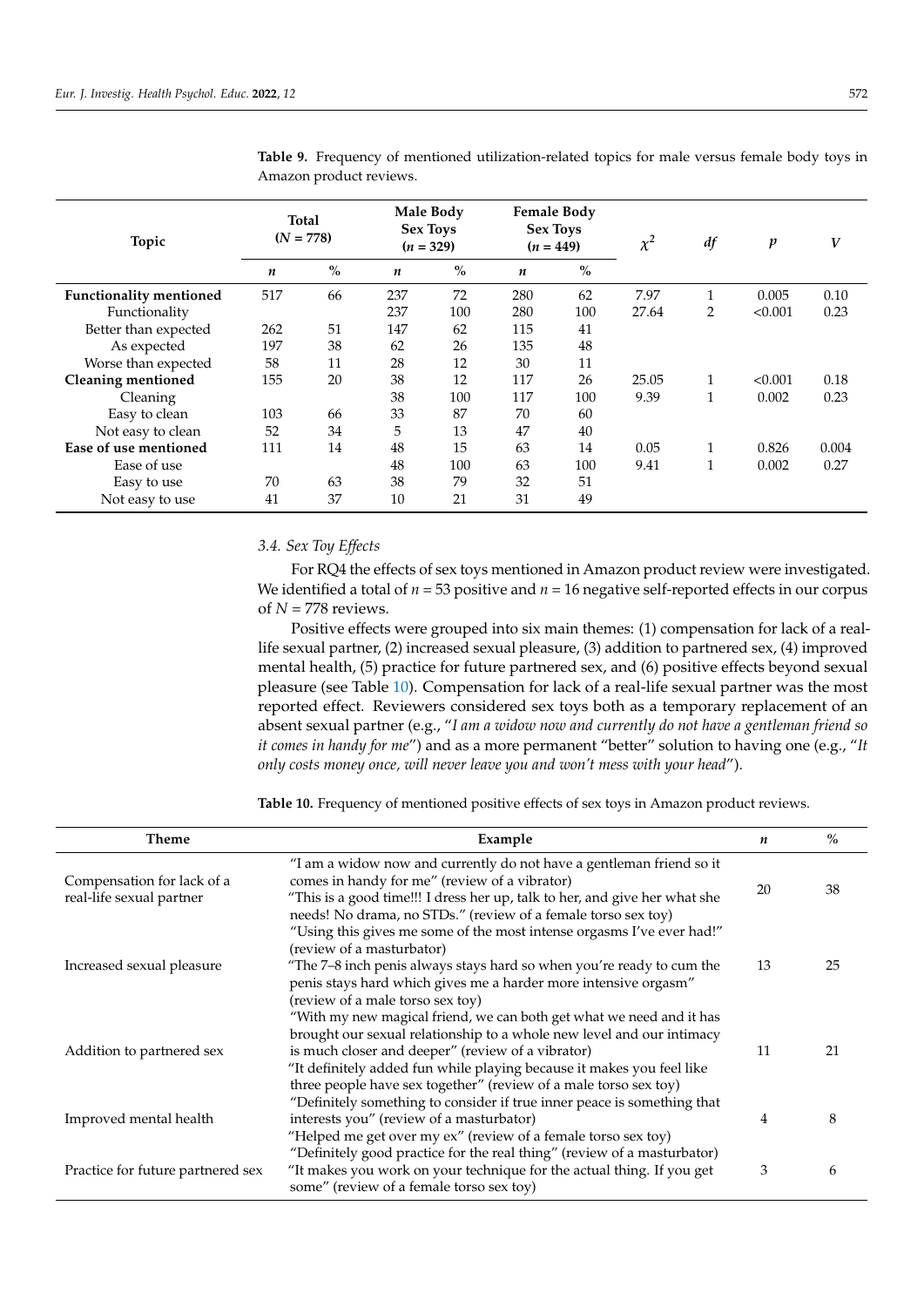| Theme                                      | Example                                                                                                                                                                                                                                                     | n | % |
|--------------------------------------------|-------------------------------------------------------------------------------------------------------------------------------------------------------------------------------------------------------------------------------------------------------------|---|---|
| Positive effects beyond sexual<br>pleasure | "Its pretty good when you're bored or having trouble sleeping for<br>sure!" (review of a masturbator)<br>"I've been knocking boots with it twice a day and my abs are starting to<br>show again. lol its a great workout." (review of a male torso sex toy) |   |   |
|                                            | Note. $N = 53$ Amazon reviews that address perceived positive effects of sex toys. Percentages may not add up to<br>100 due to rounding.                                                                                                                    |   |   |

<span id="page-10-0"></span>**Table 10.** *Cont*.

Negative effects were grouped into five main themes: (1) addictiveness, (2) inconvenience of use, (3) ineffectiveness, (4) problems with an existing partner, and (5) psychological tension (see Table [11\)](#page-10-1). Almost half of the mentioned negative consequences involved the risk of getting addicted to a sex toy (44%) (e.g., "*The only thing that I worry about is the more I use it, the more I like it and I might not ever leave the house again*").

<span id="page-10-1"></span>**Table 11.** Frequency of mentioned negative effects of sex toys in Amazon product reviews.

| Theme                             | Example                                                                                                                                                                                                                                                                                                                                                           | n | $\%$ |
|-----------------------------------|-------------------------------------------------------------------------------------------------------------------------------------------------------------------------------------------------------------------------------------------------------------------------------------------------------------------------------------------------------------------|---|------|
| Addictiveness                     | "The only thing that I worry about is the more I use it, the more I like it<br>and I might not ever leave the house again  " (review of a vibrator)<br>"Now I can't sleep without this every night!" (review of a male torso<br>sex toy)                                                                                                                          | 7 | 44   |
| Inconvenience of use              | "I am a little older so a good hard erection is not as easy anymore. So<br>that is the only issue I have had is being able to get inside the toy."<br>(review of a masturbator)<br>"It is hard for me to cum with the dick bending and making a cracking<br>sound. It is uncomfortable and loud. I almost woke my parents up"<br>(review of a male torso sex toy) | 4 | 25   |
| Ineffectiveness                   | "Does not provide any more intense of an orgasm than using perhaps a<br>homemade device, to be quite frank" (review of a female torso sex toy)<br>"Have to use other things this doesn't really help" (review of a female<br>torso sex toy)                                                                                                                       | 3 | 19   |
| Problems with an existing partner | "Girlfriend doesn't need me anymore" (review of a vibrator)                                                                                                                                                                                                                                                                                                       |   | 6    |
| Psychological tension             | "it felt like I was holding a baby, which made the sex very<br>uncomfortable. I'm definitely not interested in being a pedophile"<br>(reviews of a female torso sex toy)                                                                                                                                                                                          |   | 6    |

Note. *N* = 16 Amazon reviews that address perceived negative effects of sex toys. Percentages may not add up to 100 due to rounding.

#### **4. Discussion**

The aim of the current study was to explore consumers' experiences with realistic sex toys via product reviews on Amazon.com. A total of *N* = 778 online reviews were collected in a  $2 \times 2$  design covering genitalia versus torso sex toys as well as male versus female body sex toys.

We first assessed the overall evaluations (star ratings) consumers gave to best-selling realistic sex toys (RQ1). According to Amazon's five-star rating system, most reviewers (79%) evaluated the best-selling sex toys from the selected categories positively by giving the products 4 or 5 stars. Consumers gave better ratings to genitalia sex toys compared to torso toys, and they gave better ratings to male body compared to female body toys. A star rating can indicate the overall valence of a review and therefore provide a quick overview of consumers' experiences [22,24,28]. Thus, high star ratings of sex toys point to highly satisfactory user experiences with the respective intimate products. In particular, our results suggest that mainstream genitalia sex toys provided users with more satisfactory experiences than torso sex toys, and male body–shaped toys more satisfactory experiences than female body–shaped toys. Genital shape and anthropomorphism alone, of course, cannot fully explain the differences in the overall evaluations of selected sex toys. The qual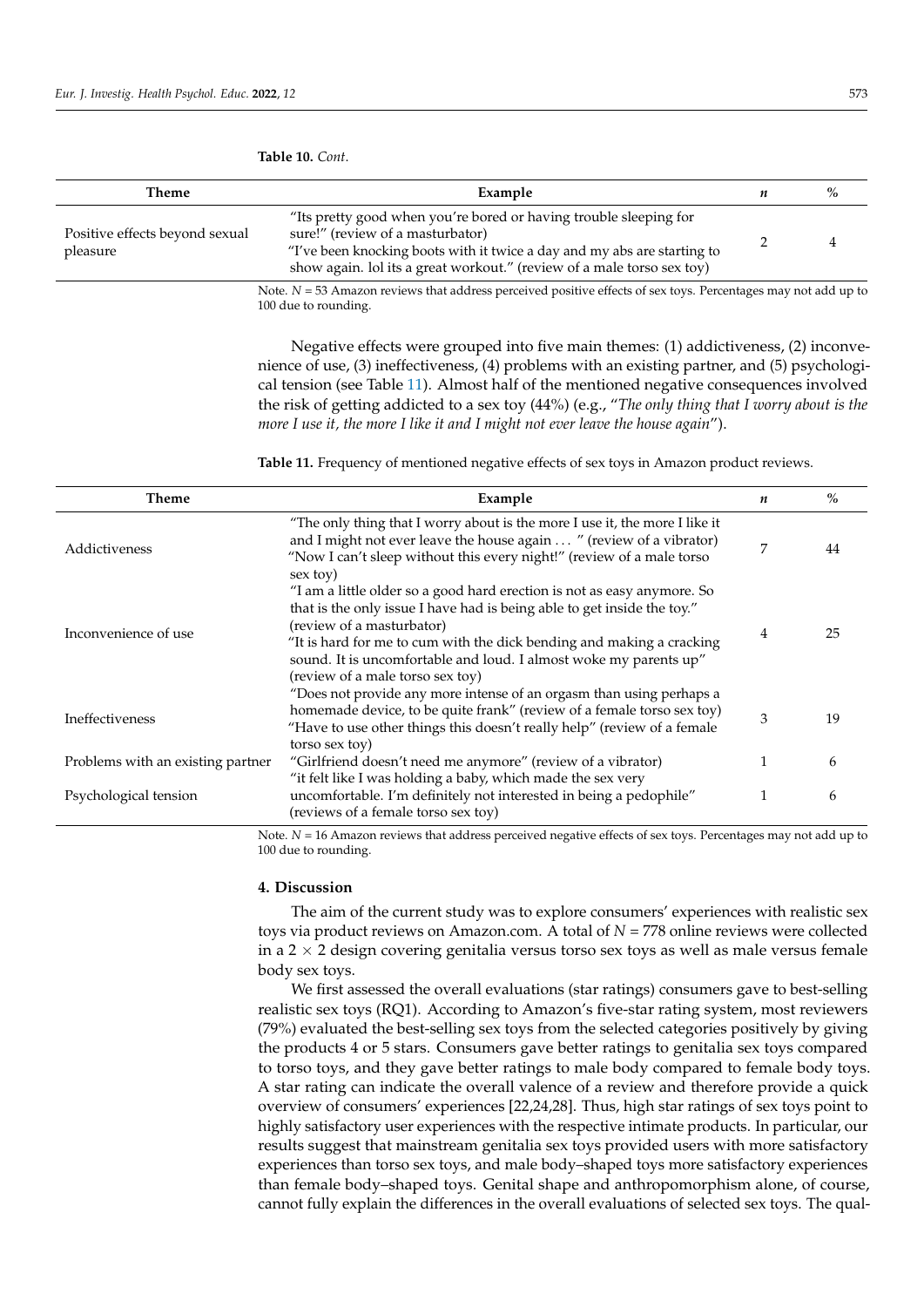ity of the specific products in the sample, their intended use, or differences in functionality between the toys of the same group are also expected to influence star ratings. Furthermore, it should be kept in mind that all sex toys in the sample were ranked as best sellers by Amazon. Although Amazon's best seller rank is based on the number of sales only and not on the product evaluation, products in this category can be expected to receive overall higher star ratings.

We then examined the characteristics that consumers mentioned most frequently in their Amazon reviews of sex toys to get a deeper insight into the specific attributes of the sex toys (RQ2). Our results showed that general product quality, material, and shape were the most frequently mentioned characteristics across all types of sex toys. Reviewers were mainly concerned with sex toys' overall quality such as their durability that is needed for smooth usage (e.g., "*Fantastic quality. Excellent density in structure. Will last for a very long time*", "*Total crap. [* . . . *] Broke after first usage*"). To be effective in generating or enhancing arousal, sex toys must be comfortable to use (e.g., a penis-shaped vibrator should not cause pain on insertion or distract a user by slipping out of their hands). Thus, reviewers paid a lot of attention to the material and shape of sex toys. Reviewers' evaluations of the shape of sex toys entailed comments on their sexual appeal ("*Breasts are not 36DD as shown on picture*" [female torso toy]; "*At first glance I fell in love with the pretty and sleek design of this bad boy*" [vibrator]). In line with sexual objectification theory and previous empirical findings, this suggests that the design of the sex toys can push traditional beauty norms. It is especially visible in the reviews of female torso sex toys that were often commented on as having "too small"/"well rounded" breasts or a "curvy contour" of the waist. The lack of appearance diversity among torso sex toys contributes to the issue, although this claim is not supported by empirical data and is based on the observation during data collection.

Consumers of genitalia sex toys were significantly more concerned with quality and material compared to consumers of torso sex toys, while consumers of torso sex toys addressed size and weight more frequently. A possible explanation for this difference is that vibrators and masturbators have been on the market for a longer time than human torso sex toys and many consumers consider them to be mainstream products [\[4\]](#page-14-3). Therefore, their general functionality, look, and shape are already familiar to most people. Conversely, male and female torso sex toys are less widespread, considerably larger, and less portable than genitalia sex toys [\[28\]](#page-15-2). Not only does the storage of such toys require extra space, but their weight might pose an issue for some users (e.g., for people with disabilities). Furthermore, due to their larger dimensions, their ability to provide orgasms "on the go" [\[36\]](#page-15-10) is limited. Hence, consumers addressed the size and the weight of torso sex toys as the most relevant factors in their reviews.

The users of male body toys addressed the packaging of sex toys two times more often than users of female body toys. It is assumed that statistically most users of male body toys are women [\[51\]](#page-15-24). Thus, women may address the appropriateness and discreteness of the packaging of sex toys more frequently given society's stigmatized attitudes toward female users of intimate products. Nevertheless, this explanation is challenged by the small effect size of the difference we found as well as the overall low number of reviews that address this characteristic.

Regarding sex toy use (RQ3), our results showed that most sex toy users mentioned in the product reviews were men. While research has shown that sex toy use is somewhat more common in the female population [\[9\]](#page-14-8), male users seem to write Amazon product reviews disproportionally more often. Our results showed that product reviewers predominantly reported about solo sexual activities but also mentioned partnered use of all four groups of toys. This observation adds to earlier research focusing on traditional vibrators only [\[20–](#page-14-18)[22](#page-14-20)[,44\]](#page-15-25).

Three main utilization-related topics were investigated in the context of sex toy use: sex toys' functionality, ease of use, and ease of cleaning. Users of both male and female torso sex toys reported torso sex toys to be difficult to use compared to a vibrator or a masturbator. This is most likely due to the naturally larger size and weight of torso sex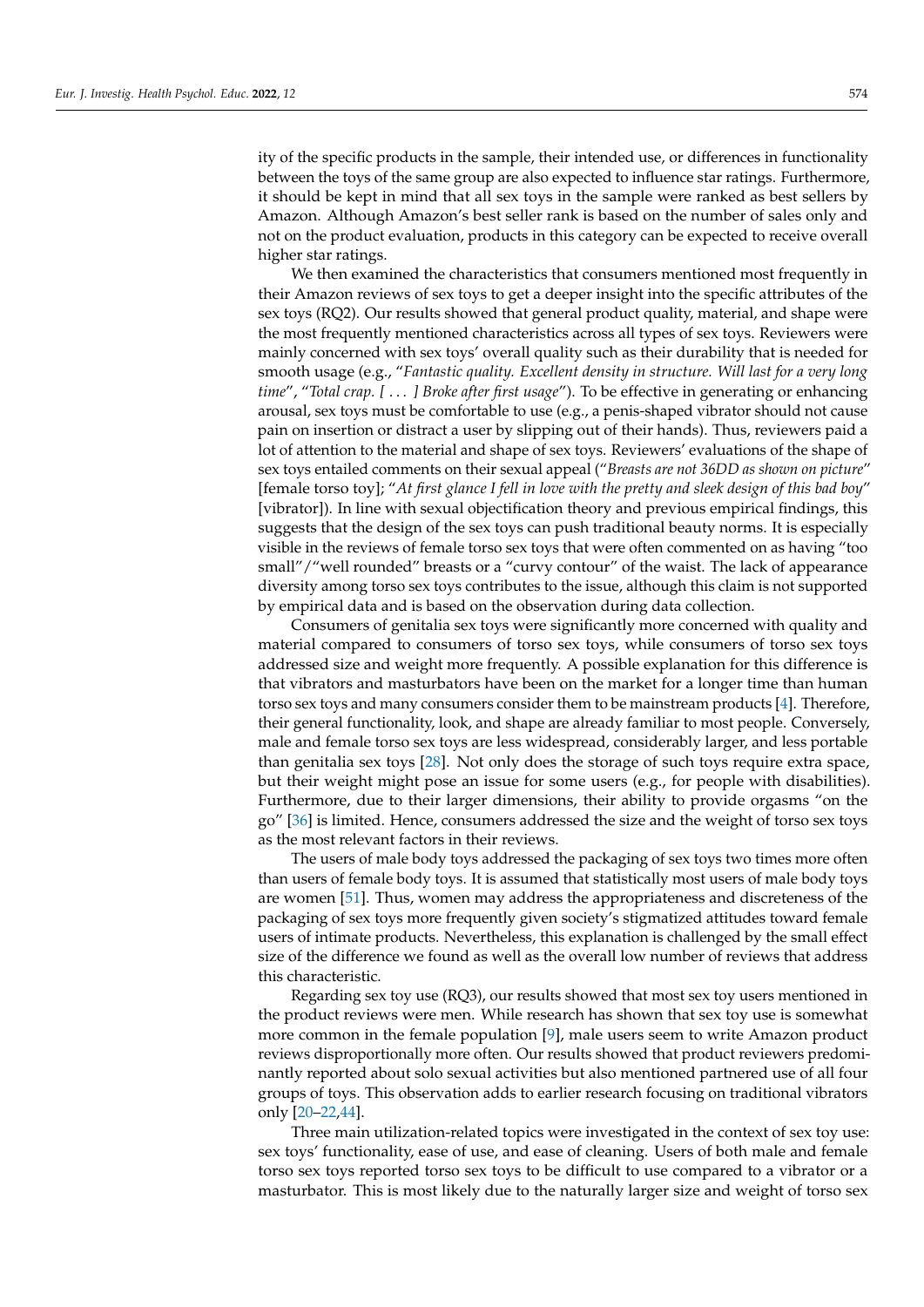toys that require some time to get accustomed to before comfortable use (e.g., "*there is no spine, makes it hard for it to be on top, flops around too much and when you pop out its annoying to go back in since you have to pick the whole thing up*"). Moreover, the general functionality of the selected best-selling torso sex toys was evaluated as worse than that of the selected best-selling genitalia toys. Many reviewers indicated that their expectations regarding functionality were not met. Combined with a more difficult use, results suggest that the use of torso sex toys was too complex and not intuitive enough for most reviewers, which can explain their overall lower star ratings (see Table [3\)](#page-6-0).

Reviewers most frequently mentioned the topic of cleaning sex toys in reviews of female body toys as compared to male body toys. This finding is expected considering the general design of the product. Resemblance with female genitalia could be problematic for cleaning given that a vagina is bent inwards. Conversely, sex toys that resemble male bodies are usually shaped after an erect penis, so they can be cleaned much more easily. Certain risks associated with improper cleaning of sex toys (e.g., STI transmission) have been repeatedly raised in previous studies (e.g., [\[41](#page-15-15)[,52\]](#page-15-26)). However, a low number of reviews addressed the risks of improper sex toy cleaning in this study.

We also explored the perceived positive and negative effects of sex toy use (RQ4). In line with current research, consumers more frequently mentioned perceived positive effects of sex toys compared to negative effects. The *N* = 53 reviews that mentioned positive effects revealed that the use of sex toys helps to compensate for the lack of a sexual partner and to increase sexual pleasure (i.e., provide more intense and frequent orgasms). For genitalia sex toys, compensation for the lack of a real sexual partner typically meant that consumers could perform solo sexual activities in the temporary absence of a partner. For torso sex toys, some reviewers considered their toys as a complete replacement of a partner, or even as a better alternative to one ("*And not once have I heard him complain saying he's tired nor that he has to go*"). This points to the anthropomorphization of those sex toys that are not limited to mere genitalia but represent larger parts of the human body and thus invite perceiving and treating the toy as an artificial partner [\[28\]](#page-15-2). The anthropomorphization of sex toys should, however, be evaluated with caution. In line with sexual objectification theory, earlier studies have already raised concerns that sexist, objectifying, and at times abusive use of human-like sex toys can lead to objectification and abuse of real-life sex partners, especially women (e.g., [\[24,](#page-14-22)[25,](#page-14-23)[34\]](#page-15-8). We have not found any evidence of physically abusive use of human-like sex toys in our sample; however, a number of reviews (predominantly reviews of torso sex toys) considered sex toys more appealing than a real partner for having no feelings, emotions, or complaints ("*Don't worry about upset feelings. There are none away. It's much easier and less trouble than a divorce or a nasty break up with a girlfriend. Just throw her out and away and get a nice new model to choose from on Amazon*"). Whether such opinions can impel objectification and emotional abuse of real-life partners present fruitful directions for future research.

Only  $n = 16$  product reviews included perceived negative effects of sex toy use, with the most mentioned effect being the risk of getting addicted to the toy. Researchers have already highlighted addiction to sex toys as a concern [\[53\]](#page-15-27). However, the overall low number of negative reviews does not allow us to draw meaningful conclusions about the prevalence of this issue compared to other negative effects, such as the inconvenience of use or sex toys' failure to enhance sexual sensations. Nevertheless, such low numbers of negative reviews could mean that people who leave product reviews perceive sex toy use as a mainly beneficial activity that has a positive impact on their life.

## **5. Limitations, Future Directions, and Implications**

One of the main strengths of this study relies on the distinctions we made between different types of realistic sex toys. Earlier studies either had a single focus on mainstream products such as dildos or vibrators, or did not differentiate between different types of sex toys at all. However, the results of the study can only be considered as preliminary and further deeper investigation into the topic is needed. The collected product reviews refer to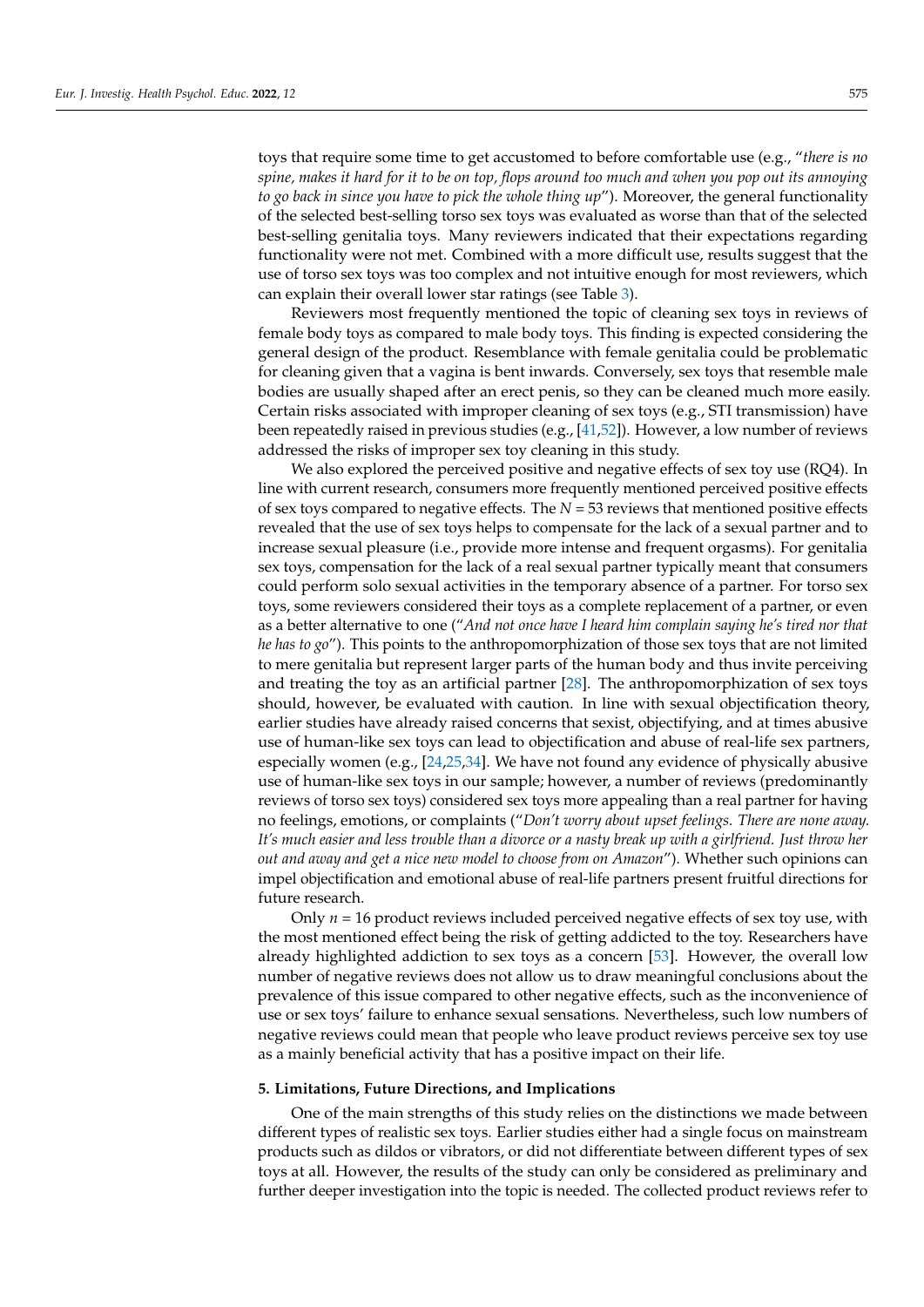one best-selling, penis-shaped vibrator and one best-selling, vagina-shaped masturbator only, as well as to only a few best-selling torso sex toys. Hence, the results can be influenced both by the limited selection of products as well as their best-selling status. Future studies could cover reviews on more product examples for the four sex-toy types. In addition, a wider variety of intimate products should be investigated, such as remote-controlled vibrators and masturbators, torso toys with combined male and female genitalia (i.e., intersex), or full-body toys.

Furthermore, it should be noted that not all consumers leave product reviews. The reviews we analyzed in the present study might provide an initial introduction to the topic, but they only represent the opinions and experiences of a small proportion of sex toy users. Moreover, due to the anonymity of collected reviews, the sociodemographic characteristics of the reviewers are unknown. The conclusions about the genders of sex toy users were made based on the review narratives and the pronouns consumers used. It is not possible to know how the reviewers tested the sex toys before writing their evaluations (e.g., if they used the sex toys as indicated in the products' user instructions).

Finally, the study is mostly based on research conducted on sex toy use in Western countries, where human sexuality is fairly liberated and openly discussed. In diverse cultural contexts, the results should be used with caution. An exploration of sex toy use in more conservative countries where sexuality is still considered a taboo topic and where religious norms may limit the openness of sexuality is recommended for future studies.

The product characteristics and effects of the sex toys addressed in product reviews might inspire product design and marketing. For example, providing and promising high-quality materials for all toys and ensuring easy handling of torso toys are key issues for customers. Sex educators and clinicians aiming to put sex toy use on the agenda can point their clients and patients to product reviews or use example reviews as conversation starters. Debating, developing, and exploring wholesome, diverse, and inclusive sex toys and use patterns remains an important task.

#### **6. Conclusions**

The current study contributes to and expands the existing research on sex toy use and perceived effects of usage by (1) focusing on actual user experiences as reflected in online product reviews and (2) comparing realistic genitalia sex toys with torso sex toys representing male and female bodies. The findings highlight that consumers openly share their intimate experiences with sex toys online and that these experiences vary depending on different types of products. This includes torso toys whose users are—together with users of full-body sex dolls—the subject of stigmatization and criticism by certain feminists. The public sharing of torso toy experiences, the partnered use of torso toys reported in 9% of the reviews, and also the predominantly positive perceived effects of their use could point to partial de-stigmatization. Furthermore, we found some indicators of people anthropomorphizing torso toys in product reviews. More specifically, some users saw the torso toy as an artificial partner and perceived this as a positive effect.

Over the last few decades, the online marketing of sex toys has presented more and more abstract designs of sex toys (e.g., vibrators elegantly shaped as silver cylinders) and predominantly framed sex toys as wellness products. Torso toys divert from this trend of minimalistic toys in their hyper-realistic, explicit, openly sexualized design (e.g., female torso toys with gaping labia and DD breasts). It is still unclear if torso toys, along with sex dolls and sex robots, will gather larger customer groups and contribute to sexual well-being as they become more visible and more openly discussed and evaluated on the Internet.

**Author Contributions:** Conceptualization, methodology, data collection, N.D.; codebook pretest and revision, data analysis, data interpretation, N.D. and V.M.; original draft preparation, N.D. and V.M.; review and editing, N.D., V.M. and P.-G.N. All authors have read and agreed to the final version of the manuscript.

**Funding:** This research received no external funding.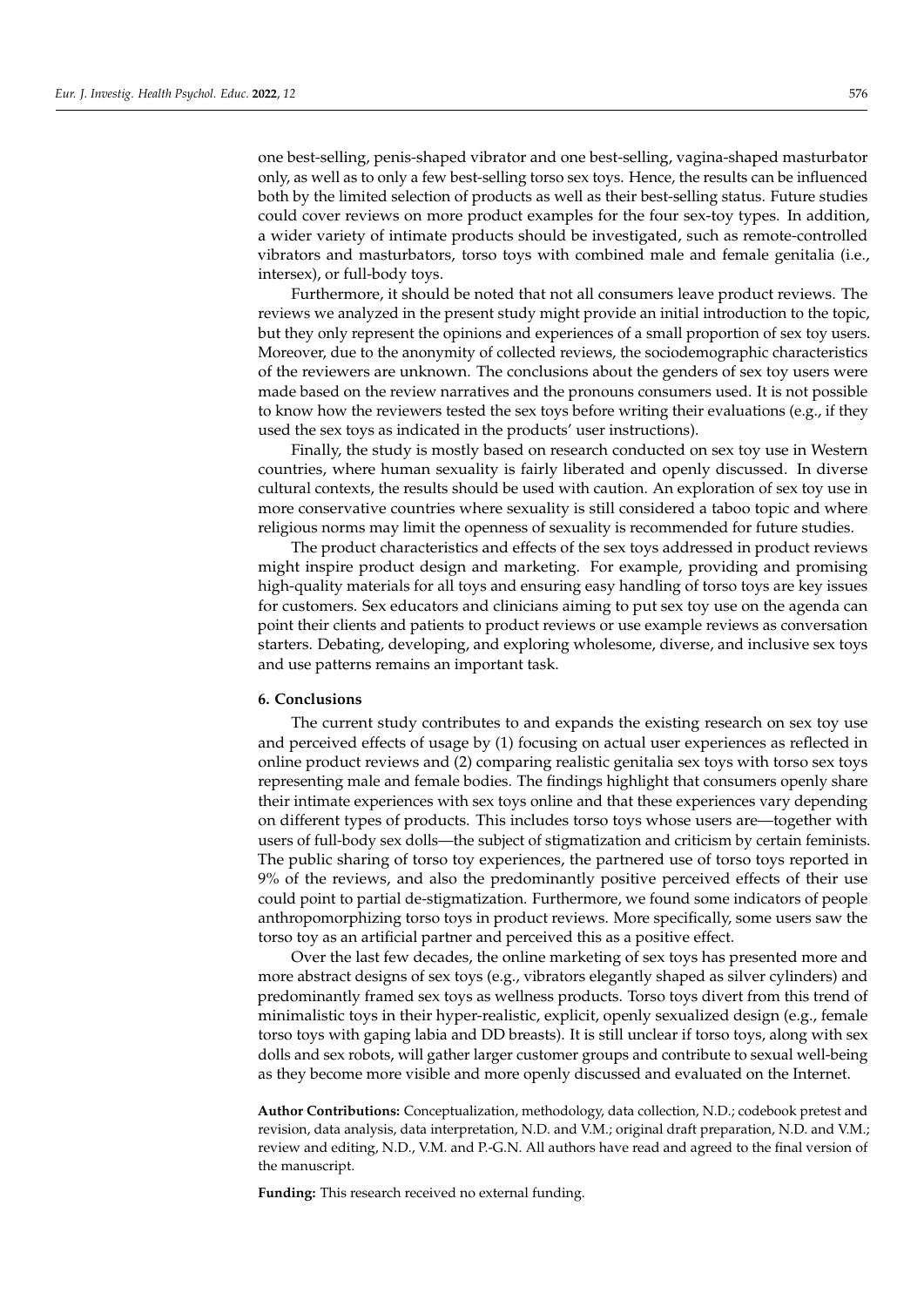**Institutional Review Board Statement:** Not applicable.

**Informed Consent Statement:** Not applicable.

**Data Availability Statement:** The study follows an open science approach, that is, the codebook, data file, and data analysis scripts are publicly available via <https://osf.io/b9dxa/> (accessed on 13 April 2022).

**Conflicts of Interest:** The authors declare no conflict of interest.

#### **References**

- <span id="page-14-0"></span>1. Piha, S.; Hurmerinta, L.; Sandberg, B.; Järvinen, E. From filthy to healthy and beyond: Finding the boundaries of taboo destruction in sex toy buying. *J. Mark. Manag.* **2018**, *34*, 1078–1104. [\[CrossRef\]](http://doi.org/10.1080/0267257X.2018.1496946)
- <span id="page-14-1"></span>2. Wilner, S.J.S.; Huff, A.D. Objects of desire: The role of product design in revising contested cultural meanings. *J. Mark. Manag.* **2016**, *33*, 244–271. [\[CrossRef\]](http://doi.org/10.1080/0267257X.2016.1240099)
- <span id="page-14-2"></span>3. Döring, N. Sex Toys. In *Encyclopedia of Sexuality and Gender*; Springer: Cham, Switzerland, 2020; pp. 1–10. [\[CrossRef\]](http://doi.org/10.1007/978-3-319-59531-3_62-1)
- <span id="page-14-3"></span>4. Rosenberger, J.G.; Schick, V.; Herbenick, D.; Novak, D.S.; Reece, M. Sex Toy Use by Gay and Bisexual Men in the United States. *Arch. Sex. Behav.* **2012**, *41*, 449–458. [\[CrossRef\]](http://doi.org/10.1007/s10508-010-9716-y) [\[PubMed\]](http://www.ncbi.nlm.nih.gov/pubmed/21203811)
- <span id="page-14-4"></span>5. Flore, J.; Pienaar, K. Data-driven intimacy: Emerging technologies in the (re)making of sexual subjects and 'healthy' sexuality. *Health Sociol. Rev.* **2020**, *29*, 279–293. [\[CrossRef\]](http://doi.org/10.1080/14461242.2020.1803101)
- <span id="page-14-5"></span>6. Döring, N.; Daneback, K.; Shaughnessy, K.; Grov, C.; Byers, E.S. Online Sexual Activity Experiences Among College Students: A Four-Country Comparison. *Arch. Sex. Behav.* **2017**, *46*, 1641–1652. [\[CrossRef\]](http://doi.org/10.1007/s10508-015-0656-4)
- <span id="page-14-6"></span>7. Daneback, K.; Mansson, S.-A.; Ross, M. Online Sex Shops: Purchasing Sexual Merchandise on the Internet. *Int. J. Sex. Health* **2011**, *23*, 102–110. [\[CrossRef\]](http://doi.org/10.1080/19317611.2011.565112)
- <span id="page-14-7"></span>8. Ferguson, A. *The Sex Doll: A History*; McFarland &Company: Jefferson, NC, USA, 2010.
- <span id="page-14-8"></span>9. Döring, N.; Poeschl, S. Experiences with Diverse Sex Toys Among German Heterosexual Adults: Findings From a National Online Survey. *J. Sex Res.* **2020**, *57*, 885–896. [\[CrossRef\]](http://doi.org/10.1080/00224499.2019.1578329)
- <span id="page-14-9"></span>10. Lee, S.-G.; Trimi, S.; Yang, C.-G. Perceived Usefulness Factors of Online Reviews: A Study of Amazon.com. *J. Comput. Inf. Syst.* **2018**, *58*, 344–352. [\[CrossRef\]](http://doi.org/10.1080/08874417.2016.1275954)
- <span id="page-14-10"></span>11. Mudambi, S.M.; Schuff, D. What Makes a Helpful Online Review? A Study of Customer Reviews on Amazon.com. *MIS Q.* **2010**, *34*, 185–200. [\[CrossRef\]](http://doi.org/10.2307/20721420)
- <span id="page-14-11"></span>12. Huete-Alcocer, N. A Literature Review of Word of Mouth and Electronic Word of Mouth: Implications for Consumer Behavior. *Front. Psychol.* **2017**, *8*, 1256. [\[CrossRef\]](http://doi.org/10.3389/fpsyg.2017.01256)
- <span id="page-14-12"></span>13. Cui, G.; Lui, H.-K.; Guo, X. The Effect of Online Consumer Reviews on New Product Sales. *Int. J. Electron. Commer.* **2012**, *17*, 39–58. [\[CrossRef\]](http://doi.org/10.2753/JEC1086-4415170102)
- 14. Park, D.-H.; Lee, J.; Han, I. The Effect of On-Line Consumer Reviews on Consumer Purchasing Intention: The Moderating Role of Involvement. *Int. J. Electron. Commer.* **2007**, *11*, 125–148. [\[CrossRef\]](http://doi.org/10.2753/JEC1086-4415110405)
- <span id="page-14-13"></span>15. Zhu, F.; Zhang, X. Impact of Online Consumer Reviews on Sales: The Moderating Role of Product and Consumer Characteristics. *J. Mark.* **2010**, *74*, 133–148. [\[CrossRef\]](http://doi.org/10.1509/jm.74.2.133)
- <span id="page-14-14"></span>16. Archak, N.; Ghose, A.; Ipeirotis, P. Deriving the Pricing Power of Product Features by Mining Consumer Reviews. *Manag. Sci.* **2011**, *57*, 1485–1509. [\[CrossRef\]](http://doi.org/10.1287/mnsc.1110.1370)
- <span id="page-14-15"></span>17. Hajli, N. Ethical Environment in the Online Communities by Information Credibility: A Social Media Perspective. *J. Bus. Ethics* **2018**, *149*, 799–810. [\[CrossRef\]](http://doi.org/10.1007/s10551-016-3036-7)
- <span id="page-14-16"></span>18. Heng, Y.; Gao, Z.; Jiang, Y.; Chen, X. Exploring hidden factors behind online food shopping from Amazon reviews: A topic mining approach. *J. Retail. Consum. Serv.* **2018**, *42*, 161–168. [\[CrossRef\]](http://doi.org/10.1016/j.jretconser.2018.02.006)
- <span id="page-14-17"></span>19. Hong, S.; Pittman, M. eWOM anatomy of online product reviews: Interaction effects of review number, valence, and star ratings on perceived credibility. *Int. J. Advert.* **2020**, *39*, 892–920. [\[CrossRef\]](http://doi.org/10.1080/02650487.2019.1703386)
- <span id="page-14-18"></span>20. Lieberman, H. Intimate Transactions: Sex Toys and the Sexual Discourse of Second-Wave Feminism. *Sex. Cult.* **2017**, *21*, 96–120. [\[CrossRef\]](http://doi.org/10.1007/s12119-016-9383-9)
- <span id="page-14-19"></span>21. Reece, M.; Herbenick, D.; Dodge, B.; Sanders, S.A.; Ghassemi, A.; Fortenberry, J.D. Vibrator Use Among Heterosexual Men Varies by Partnership Status: Results From a Nationally Representative Study in the United States. *J. Sex Marital Ther.* **2010**, *36*, 389–407. [\[CrossRef\]](http://doi.org/10.1080/0092623X.2010.510774)
- <span id="page-14-20"></span>22. Reece, M.; Herbenick, D.; Sanders, S.A.; Dodge, B.; Ghassemi, A.; Fortenberry, J.D. Prevalence and Characteristics of Vibrator Use by Men in the United States. *J. Sex. Med.* **2009**, *6*, 1867–1874. [\[CrossRef\]](http://doi.org/10.1111/j.1743-6109.2009.01290.x)
- <span id="page-14-21"></span>23. Björkas, R.; Larsson, M. Sex Dolls in the Swedish Media Discourse: Intimacy, Sexuality, and Technology. *Sex. Cult.* **2021**, *25*, 1227–1248. [\[CrossRef\]](http://doi.org/10.1007/s12119-021-09829-6)
- <span id="page-14-22"></span>24. Ray, P. 'Synthetik Love Lasts Forever': Sex Dolls and the (Post?) Human Condition. In *Critical Posthumanism and Planetary Futures*; Banerji, D., Paranjape, M., Eds.; Springer: New Delhi, India, 2016; pp. 91–112. [\[CrossRef\]](http://doi.org/10.1007/978-81-322-3637-5_6)
- <span id="page-14-23"></span>25. Richardson, K. The asymmetrical 'relationship': Parallels between prostitution and the development of sex robots. *ACM SIGCAS Comput. Soc.* **2016**, *45*, 290–293. [\[CrossRef\]](http://doi.org/10.1145/2874239.2874281)